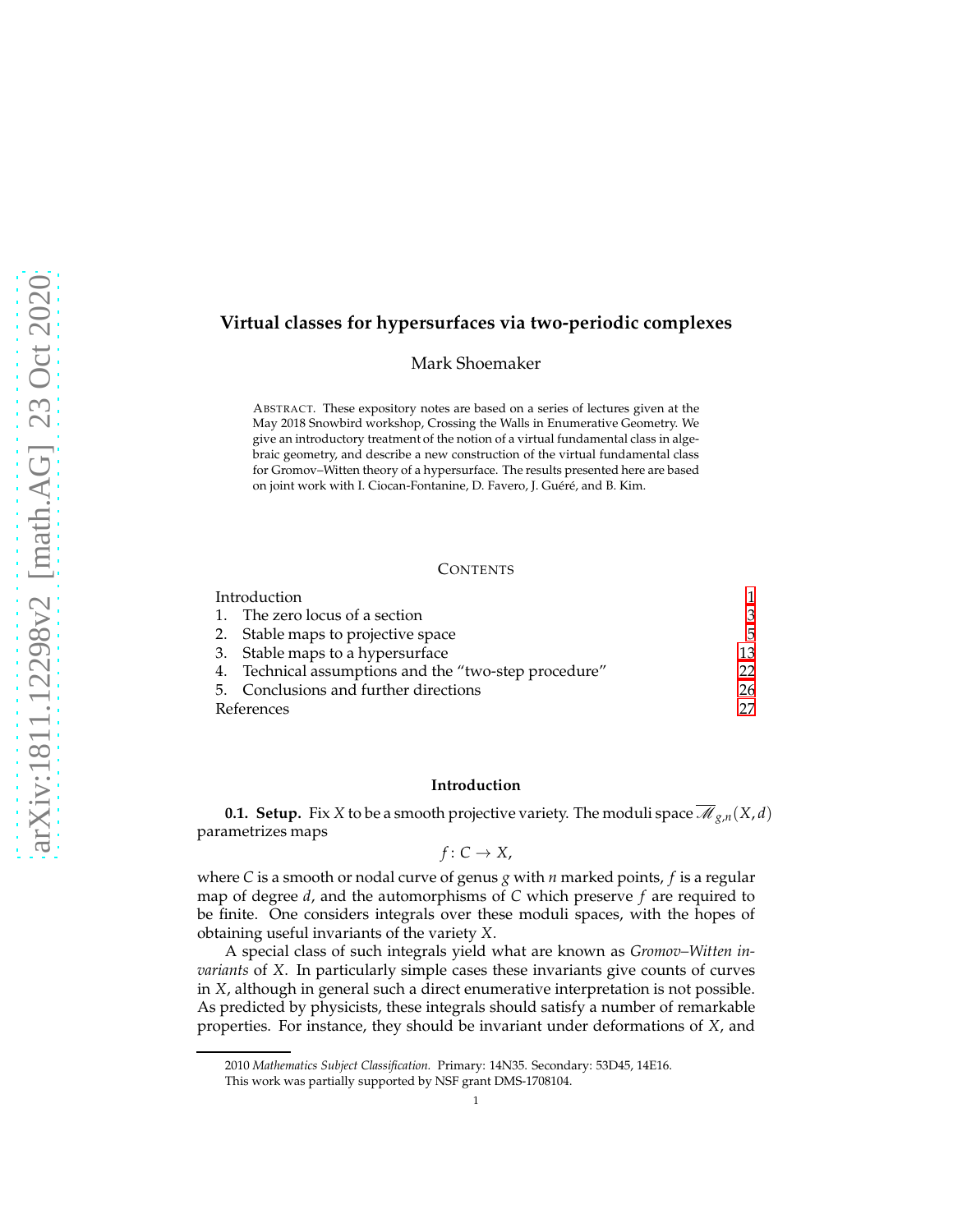should be compatible with the following natural maps between the moduli spaces curves

<span id="page-1-0"></span>(0.1) 
$$
\begin{aligned}\n\text{for: } \overline{\mathcal{M}}_{g,n+1} &\to \overline{\mathcal{M}}_{g,n}, \\
\text{gl}_1: \overline{\mathcal{M}}_{g,n+2} &\to \overline{\mathcal{M}}_{g+1,n}, \\
\text{gl}_2: \overline{\mathcal{M}}_{g_1,n_1+1} &\times \overline{\mathcal{M}}_{g_2,n_2+1} &\to \overline{\mathcal{M}}_{g_1+g_2,n_1+n_2}.\n\end{aligned}
$$

in a precise sense.

In attempting to rigorously define Gromov–Witten invariants, a serious technical challenge arises. In contrast to  $\overline{\mathcal{M}}_{g,n}$ , the moduli space of stable maps  $\overline{\mathcal{M}}_{g,n}(X,d)$ is generally not smooth and often contains many irreducible components of different dimension. The fundamental class of  $\mathcal{M}_{g,n}(X,d)$  is not well-defined; it is therefore unclear how one should "integrate" over  $\mathcal{M}_{g,n}(X,d)$ .

**0.2. The virtual fundamental class.** The solution is the notion of a *virtual fundamental class,* a choice of element in the Chow group of  $\overline{\mathcal{M}}_{g,n}(X,d)$  which behaves in many ways like a fundamental class. To be more precise, one hopes to construct an element of  $A_*\left(\overline{\mathcal{M}}_{g,n}(X,d)\right)$  which satisfies a number of properties analogous to those of a fundamental class, together with additional properties reflecting the goals of the previous section. In particular one requires:

- (1) the virtual fundamental class is supported entirely in a single degree of *A*∗ M *<sup>g</sup>*,*n*(*X*, *d*) , the so-called *expected dimension* (see Section [2.3\)](#page-9-0);
- (2) the virtual fundamental class is compatible with the various gluing and forgetful maps of [\(0.1\)](#page-1-0) (see [**[2](#page-26-1)**, Section 2] for precise statements);
- (3) Gromov–Witten invariants of *X*, defined by integrating certain classes against the virtual fundamental class, are invariant under deformations of *X*.

It is not clear a-priori that such a class should exist, and in general there is no guarantee that a choice of such a class is unique. The construction of the virtual fundamental class has been a fundamental challenge in Gromov–Witten theory (as well as other curve counting theories). Unfortunately any construction of the virtual fundamental class is necessarily technical, especially in its full generality. As such, the virtual fundamental class is one of the more formidable hurdles for graduate students learning the theory.

Constructing the virtual fundamental class has now been successfully carried out in a number of different ways. In Gromov–Witten theory this has been done by Behrend–Fantechi in [**[3](#page-26-2)**], Fukaya–Ono in [**[17](#page-26-3)**], Li–Tian in [**[25](#page-26-4)**], Ruan in [**[31](#page-27-0)**], and others.

**0.3. Summary.** These expository notes have two complementary goals. The first is to give an introduction to the concept of a virtual fundamental class. This is done in Section [1,](#page-2-0) where we explain the connection to more classical intersection theory. In Section [2](#page-4-0) we detail the case of  $\overline{\mathcal{M}}_{g,n}(\mathbb{P}^r, d)$  where the construction can be simplified.

The second goal of these notes is to present a new method, developed by Ciocan-Fontanine, Favero, Guéré, Kim, and the author in [[11](#page-26-5)], of constructing a virtual class for the Gromov–Witten theory of a hypersurface using two-periodic complexes of vector bundles. This is done in Sections [3](#page-12-0) and [4.](#page-21-0)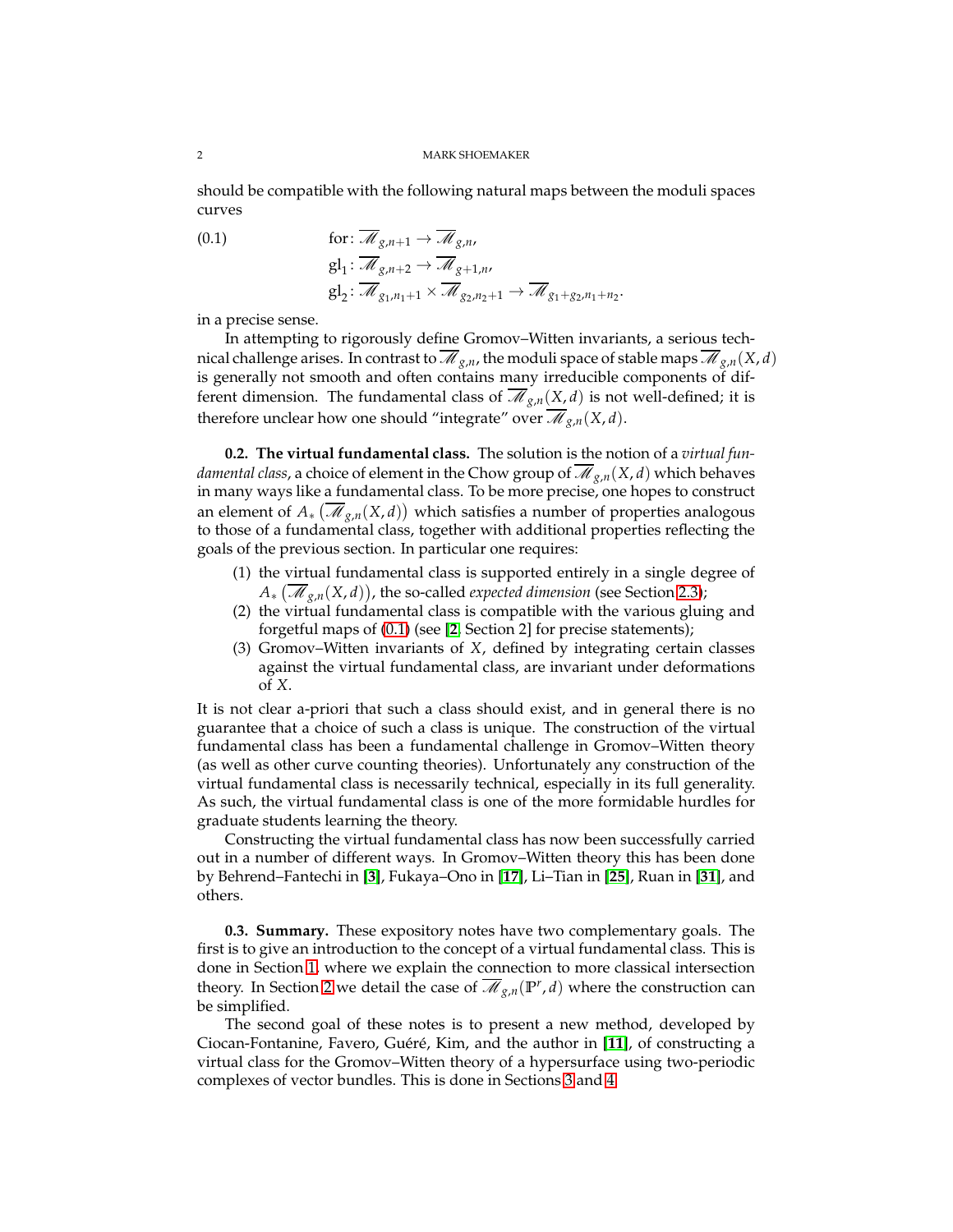**0.4. Audience.** These notes are intended for an audience who has some familiarity with Gromov–Witten theory, but has perhaps not yet learned the technical details of the virtual fundamental class. While this may seem to be a rather specific collection of readers, in our experience it includes a large proportion of graduate students learning Gromov–Witten theory. We assume readers have a familiarity with algebraic geometry at the level of at least the first three chapters of Hartshorne [**[21](#page-26-6)**]. A sufficient pre-requisite for the Gromov–Witten theory material is, e.g., the excellent introductory text by Kock and Vainsencher [**[23](#page-26-7)**].

On the other hand, while Sections [1](#page-2-0) and [2](#page-4-0) are certainly well-known to many, we hope that the later sections will be of interest to experts in the field, as they provide a new construction of the virtual fundamental class on the space of maps to a hypersurface.

**0.5. A note on generality.** The method described in these notes is a particular case of a more general construction developed in [**[11](#page-26-5)**]. The setting in which these techniques apply is that of a *gauged linear sigma model* (GLSM), which simultaneously generalizes Gromov–Witten theory of complete intersections as well as FJRW theory [**[15,](#page-26-8) [30](#page-27-1)**] of homogeneous singularities. GLSMs were first described in physics by Witten in [**[32](#page-27-2)**], while the first mathematical definition was given by Fan–Jarvis–Ruan in [**[16](#page-26-9)**].

In the particular case of FJRW theory, Polishchuk–Vaintrob used two-periodic complexes (and more generally the derived category of factorizations) to give an algebraic construction of a virtual class in [**[29,](#page-27-3) [30](#page-27-1)**]. The paper [**[11](#page-26-5)**] was inspired by the work in [**[16](#page-26-9)**] and [**[30](#page-27-1)**]. In these notes we use two-periodic complexes in a manner analogous to that of [**[29](#page-27-3)**] to define Gromov–Witten-like invariants for hypersurfaces. For a more detailed discussion of connections to other results, see Section [5.](#page-25-0)

Although we do not make further mention of the GLSM, it is in the background of everything that follows. We hope that by focusing on a special case, these notes will provide a simplified roadmap for readers interested in [**[11](#page-26-5)**].

**0.6. Acknowledgments.** These notes are based on a series of lectures given at the 2018 Crossing the Walls in Enumerative Geometry Summer Workshop, and those lectures are based upon the paper [**[11](#page-26-5)**]. I thank the organizers of the workshop, T. Jarvis, N. Priddis, and Y. Ruan, as well as D. Coffman, the project manager who took care of much of the work required to make the workshop such a success. I am grateful to my collaborators on [[11](#page-26-5)], I. Ciocan-Fontanine, D. Favero, J. Guéré, and B. Kim. I thank the University of Minnesota's Department of Mathematics for the use of their facilities during several extended collaborative meetings during the writing of [**[11](#page-26-5)**]. I am grateful to T. Jarvis and Y. Ruan for many discussions explaining their beautiful construction of the GLSM. Finally, I am grateful to the referee for providing feedback and suggesting many improvements to the first draft of this manuscript.

### **1. The zero locus of a section**

<span id="page-2-0"></span>In this section we describe a relatively simple setting in which a virtual fundamental class arises, the zero locus of a section of a vector bundle. This is referred to as the *basic model* in [**[28](#page-27-4)**, Appendix B]. In this setting, a virtual fundamental class can be defined using the techniques of intersection theory and is given by a more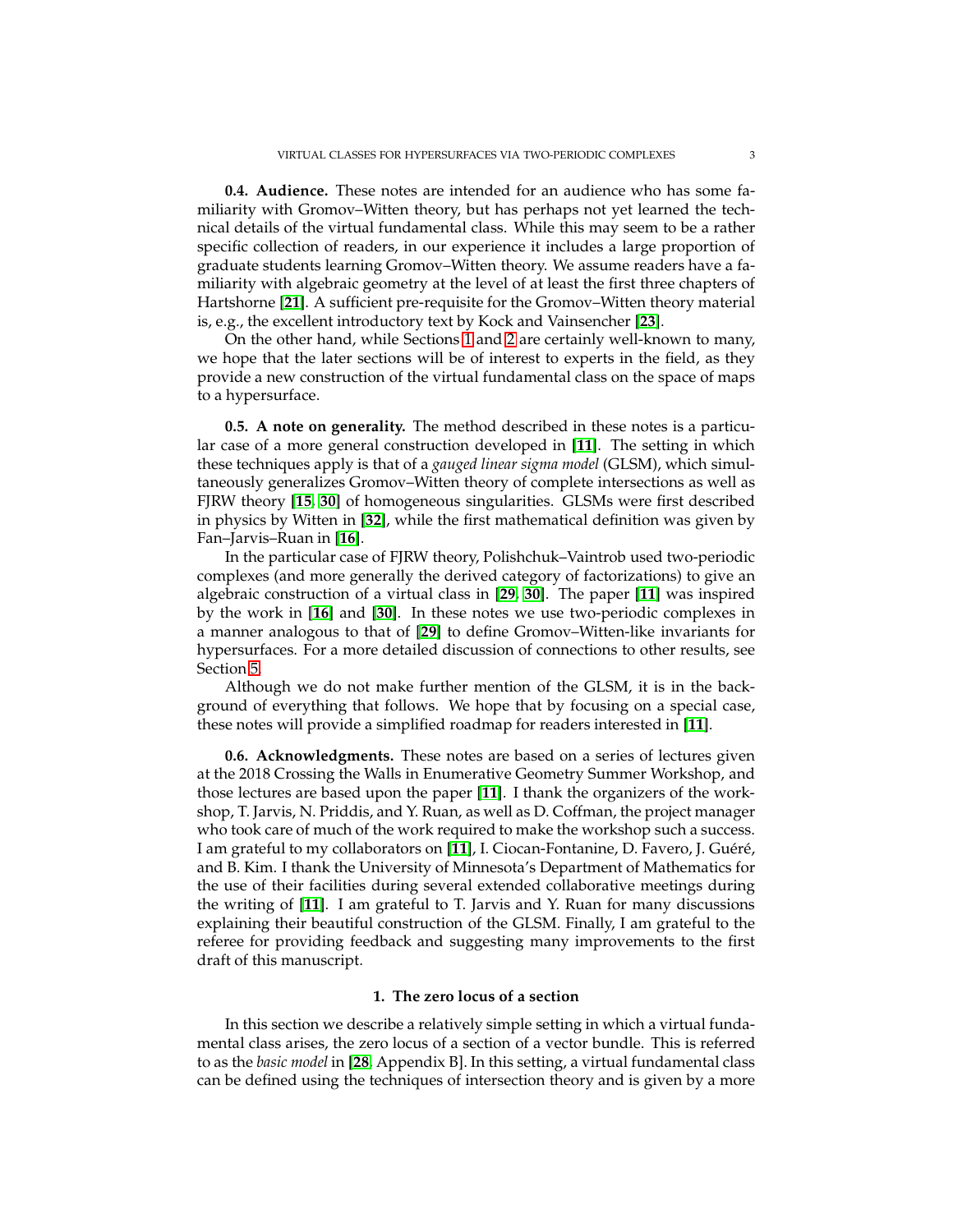familiar object, the refined Euler class. We will see in the next section that the virtual class for  $\overline{\mathcal{M}}_{g,n}(\mathbb{P}^r, d)$  is in fact a particular case of this example. The material of this section is described in detail in [**[18](#page-26-10)**, Chapter 6].

Let *X* be a smooth variety of dimension *n* and let  $E \rightarrow X$  be a vector bundle of rank *r*. Let  $s \in \Gamma(X, E)$  be a section, and define  $Z := Z(s)$  to be the schemetheoretic zero locus of the section *s*. In this setting, *Z* has an *expected dimension*, given by *n* − *r*. If *s* is a regular section of *E*, then this is the dimension of *Z*.

We hope to construct a class  $[Z]^\text{vir}$  in  $A_*(Z)$ , called the virtual fundamental class, satisfying the following properties:

- <span id="page-3-0"></span>(1) the class  $[Z]$ <sup>vir</sup> is supported in the expected dimension:  $[Z]$ <sup>vir</sup>  $\in A_{n-r}(Z)$ ;
- (2) the class  $[Z]$ <sup>vir</sup> is invariant under deformations in the following sense: if *s*<sup>*'*</sup> is another section of *E* such that *Z'* = *Z*(*s'*) ⊂ *Z*, then [*Z*]<sup>vir</sup> and [*Z'*]<sup>vir</sup> are equal in *A*∗(*Z*);
- (3) if  $s(X)$  intersects the zero section of *E* transversally, then  $[Z]$ <sup>vir</sup> =  $[Z]$ .

Such a class gives an invariant of *Z* which remembers the fact that *Z* arose from a section of *E*. If *s* is not transverse to the zero section, one may attempt to construct such a class by deforming *s* to some *s* ′ which is transverse, and such that  $Z' = Z(s') \subset Z$ . If such a deformation is possible, one could define the virtual fundamental class of *Z* to be  $[Z'] \in A_*(Z)$ . In many settings, however, such a section does not exist. One motivation for the deformation property [\(2\)](#page-3-0) above is computation. Sometimes one can deform the section *s* to a section *s'* for which the virtual class is easier to compute.

If  $s \in \Gamma(X, E)$  is not a regular section, then  $\dim(Z)$  will be strictly greater than the expected dimension  $n - r$ . We explain below how to construct a class in the Chow group of *Z* which satisfies the properties given above.

EXAMPLE 1.1. Let us consider what is in some sense the worst possible case, that is,  $s \in \Gamma(X, E)$  is the zero section  $0 \in \Gamma(X, E)$ . In this case we define

$$
[Z]^{vir} = e(E) \in A_{n-r}(X),
$$

where *e*(*E*) denotes the *Euler class* (the top Chern class) of *E* [**[18](#page-26-10)**, Chapter 3]. If *X* is compact, then under the cycle map  $A_*(X) \to H_*(X) \cong H^*(X)$ ,  $e(E)$  maps to the topological Euler class of, e.g. [**[4](#page-26-11)**].

If there exists a section  $s' \in \Gamma(X, E)$  transverse to the zero section, and  $Z' =$ *Z*(*s*<sup> $′$ </sup>) is the zero locus, then the class  $[Z']$  ∈  $A$ <sup>*n*−*r*(*X*) is equal to *e*(*E*). In this sense</sup>  $e(E)$  is the correct replacement for  $[X]$ , as it coincides with the class obtained by deforming *s* into *s* ′ and taking the fundamental class of the deformed zero locus.

For a more general section  $s \in \Gamma(X, E)$ , not necessarily regular or zero, there is a notion of a *refined Euler class e(E, s)* in  $A_{n-r}(Z)$ . It agrees with the usual Euler class in the sense that under the pushforward map

$$
i_*\colon A_*(Z)\to A_*(X),
$$

 $e(E, s)$  maps to  $e(E)$ .

<span id="page-3-1"></span>DEFINITION 1.2. Given  $Z = Z(s)$  as above, the *normal cone*  $C_Z X$  is defined to be the limit of the graph of the section  $\lambda \cdot s$  as  $\lambda \mapsto \infty$ . More precisely, consider the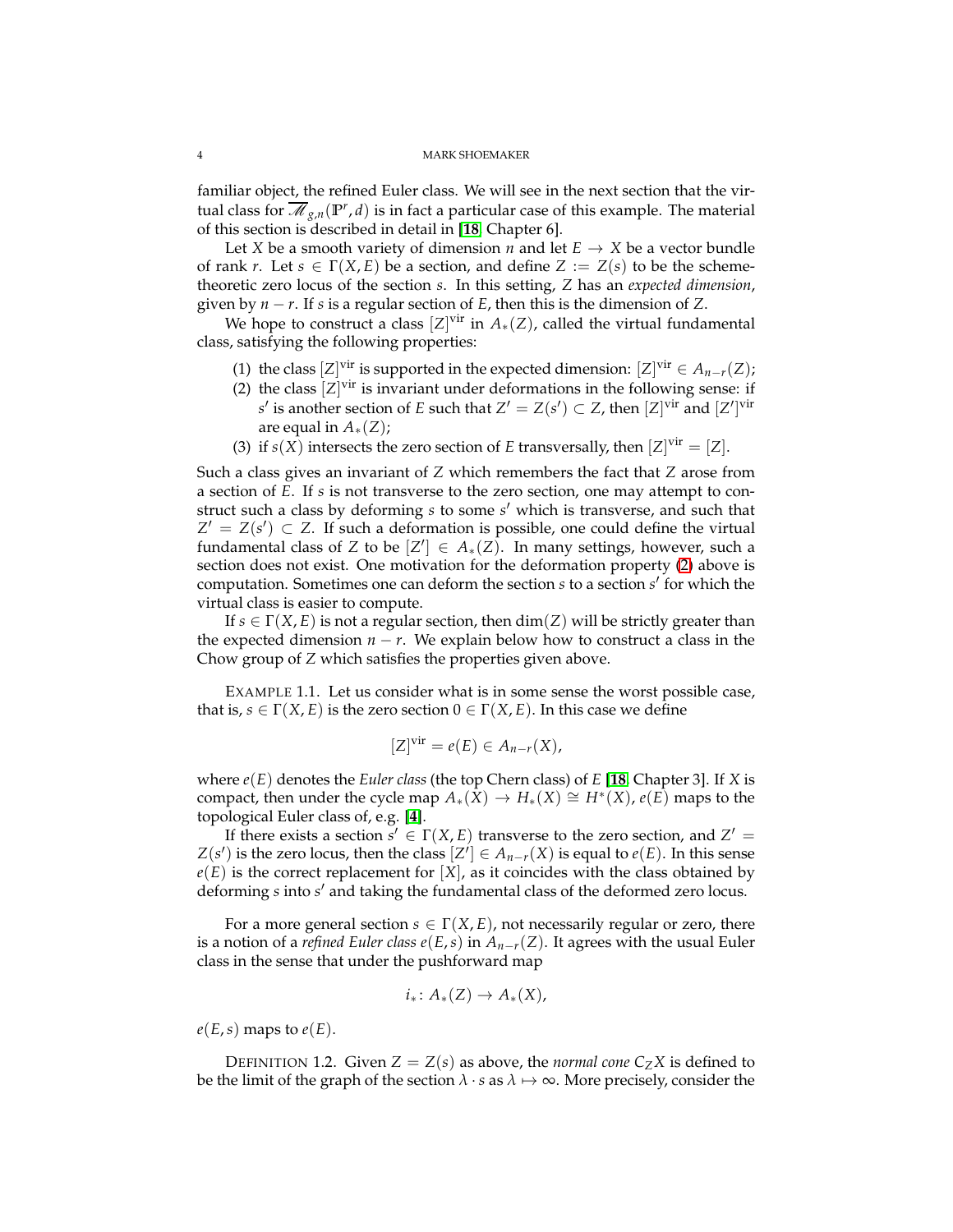map

$$
X \times C \to E \times C^*
$$
  

$$
(x, \lambda) \mapsto \lambda s(x).
$$

Let  $\Gamma$  denote the image of this map and let  $\overline{\Gamma}$  denote its closure in  $E \times \mathbb{P}^1$ . Define *C*<sub>*Z*</sub>*X* to be the intersection tot(*E*)  $\times$  {∞} with  $\overline{\Gamma}$ .

The scheme  $\overline{\Gamma} \to \mathbb{C}$  deforms the subvariety *s*(*X*)  $\subset E$  to  $C_Z X$ . If *s*(*x*)  $\neq 0$  for a given point *x*,  $\lambda s(x)$  will go to infinity as  $\lambda$  goes to  $\infty$ . As a consequence,  $C_Z X$  is contained entirely in  $E|_Z$ . In [[18](#page-26-10), Appendix B.6.6] it is shown that  $C_ZX$  is of pure dimension *n*.

The projection  $\pi|_Z : E|_Z \to Z$  is flat, and so defines a map

$$
\pi|_{Z}^{*} \colon A_{k}(Z) \to A_{k+r}(E|_{Z})
$$

$$
[V] \mapsto [\pi|_{Z}^{-1}(V)].
$$

It is a (nontrivial) fact that this map is an isomorphism. We denote its inverse by  $0|_{Z}^{*}: A_{k+r}(E|_{Z}) \to A_{k}(Z)$ , as we may view it as pullback by the zero section  $0|Z: Z \to E|Z$ . With this setup, one can define the following:

<span id="page-4-3"></span>DEFINITION 1.3. The refined Euler class of  $E \to X$  with respect to  $s \in \Gamma(X, E)$ is the pullback of the normal cone of *Z* in *X* via the zero section:

$$
e(E,s):=0|_Z^*\left(\left[C_ZX\right]\right).
$$

The pullback preserves codimension, so this class lies in  $A_{n-r}(Z)$ .

<span id="page-4-2"></span>DEFINITION 1.4. Define the virtual class

$$
[Z]^{vir} := e(E, s).
$$

It is an exercise to check that this class satisfies the properties desired of a virtual fundamental class, and agrees with the previous definition in the special case where *s* is transverse to the zero section or  $s = 0$ .

We will see below that the virtual class for the moduli space of stable maps to projective space is in fact a special case of this construction.

## **2. Stable maps to projective space**

<span id="page-4-0"></span>In this section we construct a virtual fundamental class on  $\overline{\mathscr{M}}_{g,n}(\mathbb{P}^r,d)$  using the refined Euler class.

<span id="page-4-1"></span>**2.1. Spaces of sections.** We begin by defining a virtual fundamental class for a space of sections of a vector bundle over a family of curves. We define the moduli space of sections below and realize it as the zero locus of a section of a vector bundle. In Section [2.2](#page-7-0) we will see that  $\overline{\mathscr{M}}_{g,n}({\mathbb P}^r,d)$  itself is a space of sections.

Let  $\pi: \mathcal{C} \to S$  be a flat (and proper) family of pre-stable curves lying over a smooth variety (or stack) *S*. Let  $V \to C$  be a vector bundle on C. For each geometric point  $s \in S$ , the fiber of  $\pi$  is a (at worst) nodal curve  $C_s$ , equipped with a vector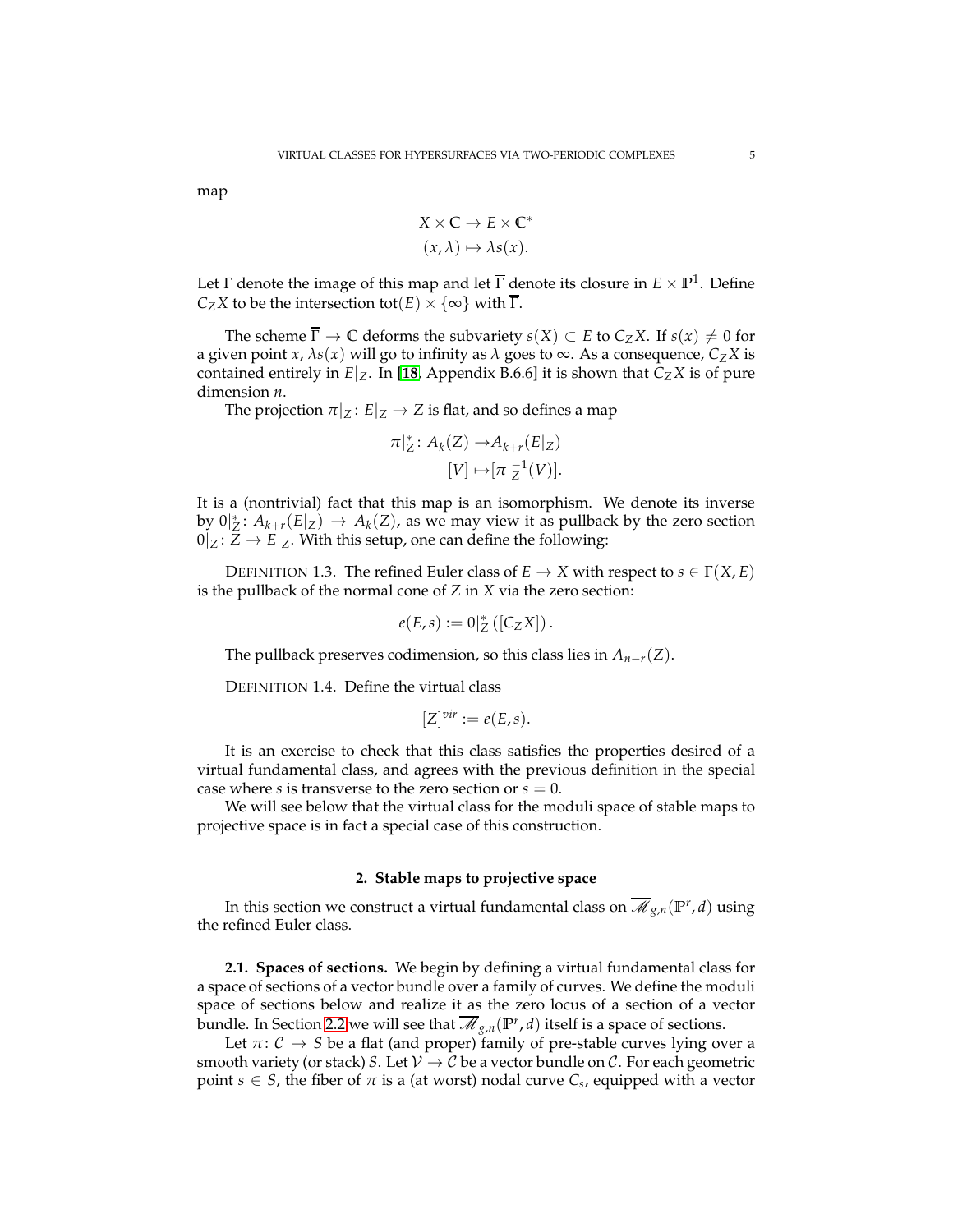bundle  $V_s \rightarrow C_s$ .



<span id="page-5-1"></span>DEFINITION 2.1. Let  $\pi: \mathcal{C} \to S$  and  $\mathcal{V} \to \mathcal{C}$  be defined as in the introduction to this section. Define the *space of sections* of V to be

$$
\mathrm{tot}(\pi_*\mathcal{V}) := \mathrm{Spec}\left(\mathrm{Sym}\left(\mathbb{R}^1\pi_*(\omega_\pi\otimes \mathcal{V}^\vee)\right)\right),
$$

where  $\omega_{\pi}$  is the relative dualizing sheaf for  $\pi$ .

Given a sheaf A over *S*, recall that the *s*-points of Spec (Sym( $A$ )) are the elements of hom $(A, O_s)$ . With this we observe that

<span id="page-5-0"></span>(2.1) 
$$
\begin{aligned} \text{tot}(\pi_* \mathcal{V})|_{s} &= \text{hom}\left(\mathbb{R}^1 \pi_* (\omega_{\pi} \otimes \mathcal{V}^{\vee})_{s}, \mathcal{O}_s\right) \\ &= \text{hom}\left(\mathbb{R}^1 \pi_{s*} (\omega_{\pi_s} \otimes V_s^{\vee}), \mathcal{O}_s\right) \\ &= \Gamma(C_{s}, V_s), \end{aligned}
$$

justifying the terminology space of sections. Here the second equality is by base change (see [**[20](#page-26-12)**], or [**[27](#page-27-5)**, Theorem 1.2] for a summary of the case at hand). The third equality is Serre duality. In fact a stronger statement is true.

DEFINITION 2.2. [**[5](#page-26-13)**, Definition 2.1] Define the contravariant functor

$$
sec_{\mathcal{V}}\colon\thinspace \mathsf{Schemes}\to\mathsf{Set}
$$

which sends a scheme *T* to the set of pairs  $(\rho, p)$ , where  $\rho: T \rightarrow S$  is a morphism and  $p \in H^0(\mathcal{C}_T, \rho^*\mathcal{L})$  where  $\mathcal{C}_T = T \times_S \mathcal{C}$  and  $\rho^*\mathcal{L} = \mathcal{C}_T \times_{\mathcal{C}} \mathcal{L}$ . A morphism between  $(p, \rho)$  and  $(p', \rho')$  is given by a morphism  $\tau\colon \mathcal C_T\to \mathcal C_T$  such that  $\rho'\circ\tau=\rho$ and under the induced isomorphism  $\rho^* \mathcal{L} \to \tau^* \rho'^* \mathcal{L}$ ,  $p = \tau^* (\rho')$ .

By a similar argument to [\(2.1\)](#page-5-0) above, one obtains the following.

<span id="page-5-2"></span>PROPOSITION 2.3. [**[5](#page-26-13)**, Proposition 2.2] *The stack* tot(*π*∗V) *represents the functor* sec<sub> $\gamma$ </sub>.

REMARK 2.4. The notation tot( $\pi_* \mathcal{V}$ ) is an abuse of notation as the space of sections is not in general a vector bundle and  $\pi_*\mathcal{V}$  is not locally free. We hope this will not cause confusion.

The space tot( $\pi_*\mathcal{V}$ ) is not usually smooth and in fact is not even of pure dimension. Nevertheless we can exploit the ideas of Section [1](#page-2-0) to construct a Chow class on tot( $\pi_* V$ ) of relative dimension  $\chi(C_s, V_s)$  over *S*. We will use this in the next section to define a virtual class for  $\overline{\mathscr{M}}_{g,n}(\mathbb{P}^r,d).$ 

First, we embed V into a  $\pi$ -acyclic vector bundle  $A \rightarrow C$ .

LEMMA 2.5. *If*  $\pi: C \rightarrow S$  *is projective, there exists an embedding of V into a vector bundle A satisfying*  $\mathbb{R}^1 \pi_*(\mathcal{A}) = 0$ *.*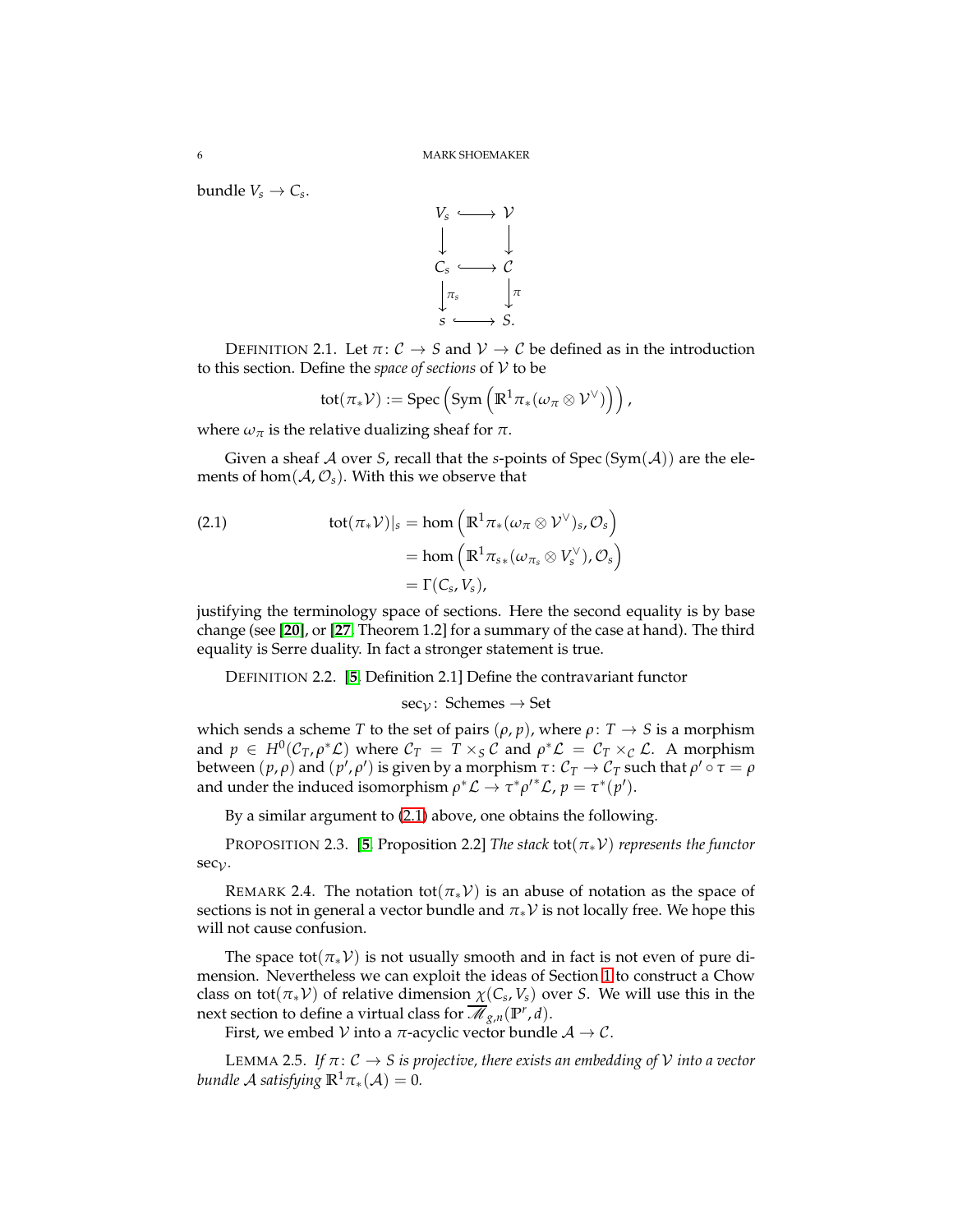$$
\mathbb{R}^1 \pi_* (\mathcal{V}^\vee(n)) = \mathbb{R}^1 \pi_* (\mathcal{O}(n)) = 0
$$

and the map

 $\pi^*(\pi_*(\mathcal{V}^\vee(n))) \to \mathcal{V}^\vee(n)$ 

is surjective. Twisting by  $O(-n)$ , we obtain the surjective map

$$
\pi^*(\pi_*(\mathcal{V}^\vee(n)))(-n) \to \mathcal{V}^\vee.
$$

Dualizing this map gives an embedding  $V$  into

$$
\mathcal{A} := \pi^*(\pi_*(\mathcal{V}^\vee(n))^\vee)(n).
$$

 $\Box$ 

Given such an embedding  $V \hookrightarrow A$ , let B denote the cokernel. Define

$$
A := \pi_*(A),
$$
  

$$
B := \pi_*(B).
$$

The short exact sequence

<span id="page-6-0"></span>
$$
0\to \mathcal{V}\to \mathcal{A}\to \mathcal{B}\to 0
$$

induces a long exact sequence

(2.2) 
$$
0 \longrightarrow \pi_* \mathcal{V} \longrightarrow A \longrightarrow B
$$

$$
\longrightarrow \mathbb{R}^1 \pi_* \mathcal{V} \longrightarrow \mathbb{R}^1 \pi_* \mathcal{A} \longrightarrow \mathbb{R}^1 \pi_* \mathcal{B} \longrightarrow 0.
$$

Note, however, that  $\mathbb{R}^1 \pi_* A = 0$  by construction and so  $\mathbb{R}^1 \pi_* \mathcal{B} = 0$  as well. Because the Euler characteristic is constant in flat families, the fibers of *A* and *B* have constant rank. By Grauert's criterion [**[21](#page-26-6)**, 12.9], they are vector bundles. We conclude that the two-term complex  $[A \rightarrow B]$  is a resolution of  $\mathbb{R} \pi_* \mathcal{V}$  by vector bundles.

Consider the total space of *A*,

$$
X := \text{tot}(A),
$$

and the map  $\tau: X \to S$  which forgets the section of A. Define  $E := \tau^*(B)$  over X. The map  $A \to B$  induces a section  $s \in \Gamma(X, E)$ . By [\(2.2\)](#page-6-0) the zero section  $Z(s) \hookrightarrow X$ is exactly tot( $\pi_*\mathcal{V}$ ). We are now in the situation of Section [1.](#page-2-0) We proceed as before.

DEFINITION 2.6. Define the virtual fundamental class of the space of sections tot( $\pi_*\mathcal{V}$ ) to be

$$
[\text{tot}(\pi_*\mathcal{V})]^{\text{vir}} := e(E,s) \in A_*(\text{tot}(\pi_*\mathcal{V})).
$$

Note in the above that  $[\text{tot}(\pi_*\mathcal{V})]^{\text{vir}} \in A_k(\text{tot}(\pi_*\mathcal{V}))$ , where

$$
k = \dim(\text{tot}(A)) - \text{rank}(E)
$$
  
= \dim(S) + \text{rank}(A) - \text{rank}(B)  
= \dim(S) + \chi(C\_s, V\_s),

for *s* a geometric point of *S*.

One can check that the virtual class is well-defined in the following sense.

PROPOSITION 2.7. *The class*  $[\text{tot}(\pi_* \mathcal{V})]^{\text{vir}}$  *is independent of the choice of embedding*  $V \rightarrow A$ .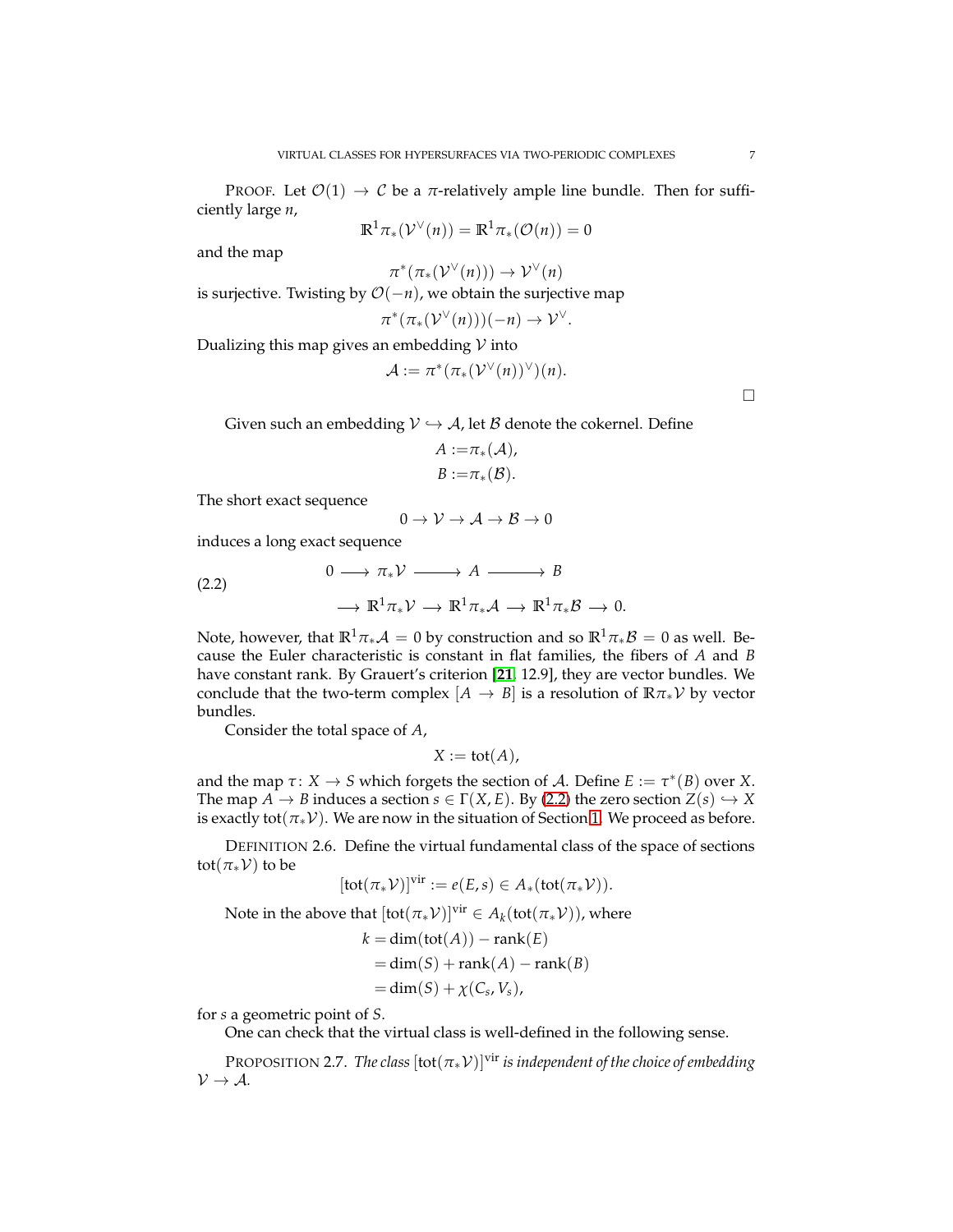PROOF. This follows from more general constructions such as in [**[3](#page-26-2)**]. However in this simple case one can prove it more easily. The sketch of the proof is the following:

- (1) Reduce to the case of two embeddings  $V \rightarrow A$  and  $V \rightarrow A'$ , where the second map factors through an embedding  $\mathcal{A} \to \mathcal{A}'$ . This can be accomplished by embedding A and A′ in a common larger *π*-acyclic vector bundle  $A$ .
- (2) By a deformation argument, reduce to the case that  $A' = A \oplus A''$  and the embedding  $\mathcal{A} \to \mathcal{A}'$  is given by  $(\mathrm{id}_{\mathcal{A}}, 0)$  (see [**[18](#page-26-10)**, Proposition 18.1] for such an argument).
- (3) In this simple case, one observes from the definition that  $e(E', s')$  and *e*(*E*,*s*) coincide.

$$
\Box
$$

<span id="page-7-0"></span>**2.2. Stable maps as a space of sections.** In this section we realize  $\overline{\mathcal{M}}_{g,n}(\mathbb{P}^r, d)$ as (an open subset of) a space of sections and use the results of Section [2.1](#page-5-1) to construct the virtual fundamental class. We conclude by showing that this construction agrees with the definition of Behrend and Fantechi in terms of the intrinsic normal cone [**[3,](#page-26-2) [1](#page-26-14)**].

Recall that the moduli space  $\overline{\mathcal{M}}_{g,n}(\mathbb{P}^r, d)$  is the stack representing families of genus *g* curves with *n* marked points, together with a degree *d* map from the curve to C. More precisely, a family of (genus *g*, *n*-marked, degree *d*) stable maps over *S* is given by a diagram:



where:

- (1)  $\pi$  is a flat family of prestable curves of genus *g*. Included in this is the condition that the sections  $\{\sigma_i\}_{1 \leq i \leq n}$  are disjoint from each other and from the nodes of *Cs*;
- <span id="page-7-1"></span>(2) *f* restricts on each fiber to a degree *d* map  $f_s: C_s \to \mathbb{P}^r$ ;
- (3) the line bundle  $\omega_{\pi,\log}\otimes f^*(\mathcal{O}_{\mathbb{P}^r}(3))$  is ample, where  $\omega_{\pi,\log}$  is defined as

$$
\omega_{\pi,\log}:=\omega_{\pi}\otimes \mathcal{O}_{\mathcal{C}}\left(\sum_{i=1}^n \sigma_i(S)\right).
$$

There is a natural notion of equivalence of such families. See [**[19](#page-26-15)**] for a construction of  $\overline{\mathcal{M}}_{g,n}(\mathbb{P}^r, d)$ , and a proof that the coarse moduli space is projective. We argue below that  $\overline{\mathscr{M}}_{g,n}(\mathbb{P}^r,d)$  can be realized as (a substack of) a space of sections, this time over a smooth Artin stack.

<span id="page-7-2"></span>DEFINITION 2.8. Define the contravariant functor  $\sec_{\mathcal{L}^{\oplus r+1}}^{\circ}$ : Schemes  $\rightarrow$  Set which sends a scheme *S* to the set of equivalence classes of families over *S* of the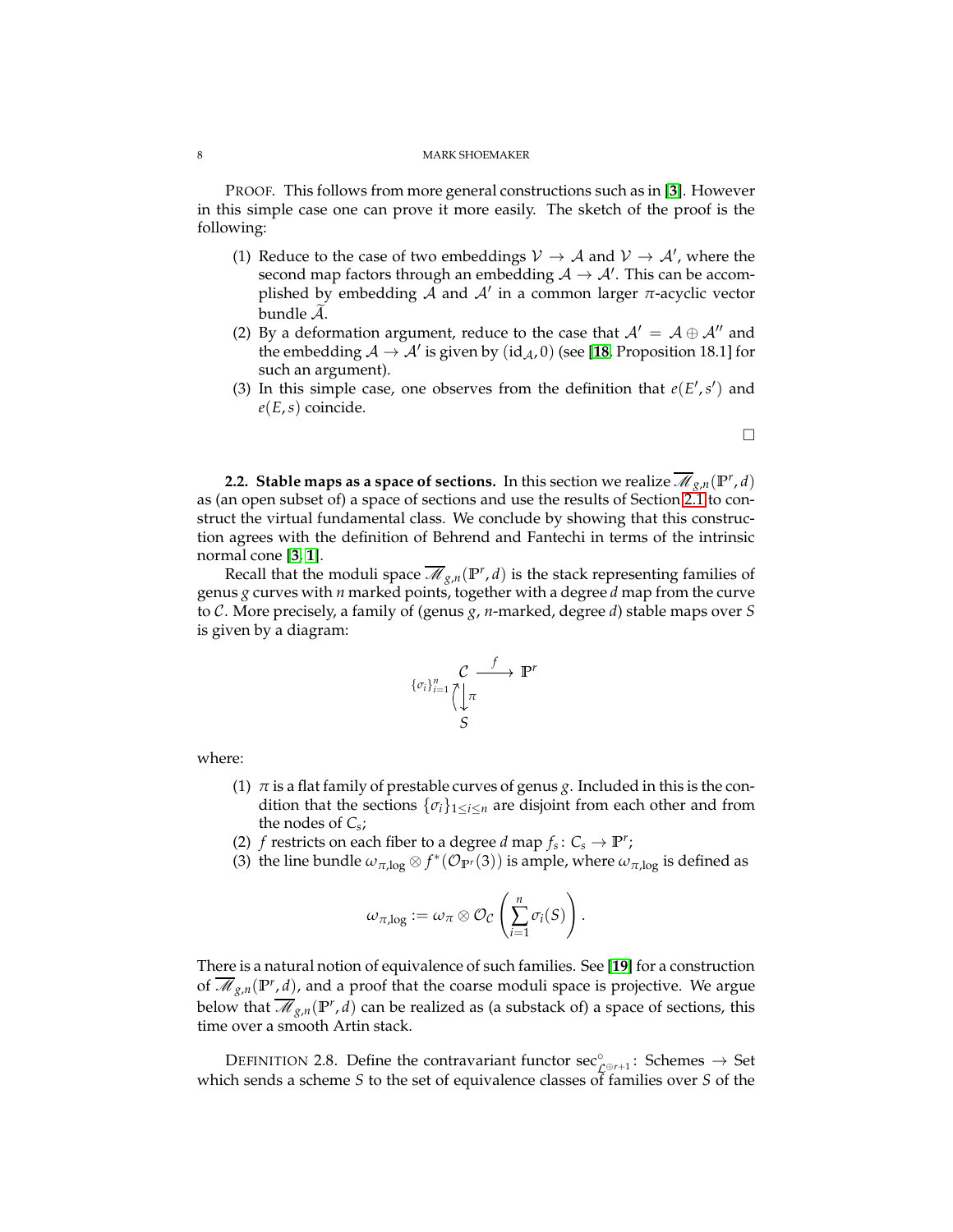form:



where:

- (1)  $\pi$  is a flat family of prestable curves of genus *g*. The sections  $\{\sigma_i\}_{1 \leq i \leq n}$ are disjoint from each other and from the nodes of *Cs*;
- (2)  $\mathcal L$  is a line bundle on  $\mathcal C$ , of degree *d* on each fiber  $C_s$ ;
- <span id="page-8-1"></span>(3) The section  $s \in \Gamma(\mathcal{C}, \mathcal{L}^{\oplus r+1})$  is nowhere vanishing;
- (4) The line bundle  $\omega_{\pi,\log}\otimes \mathcal{L}^{\otimes 3}$  is ample.

A morphism between two such families  $(C, \mathcal{L}, s)$  and  $(C', \mathcal{L}', s')$  over *S* is given by a morphism of pre-stable curves  $\phi: \mathcal{C} \to \mathcal{C}'$  together with an isomorphism  $\mathcal{L} \to \phi^*(\mathcal{L}')$  which identifies *s* with  $\phi^*(s')$ .

<span id="page-8-0"></span>LEMMA 2.9.  $\overline{\mathscr{M}}_{g,n}(\mathbb{P}^r, d)$  *represents the functor*  $\sec_{\mathcal{L}^{\oplus r+1}}^{\circ}$ .

This is well-known and follows from the correspondence between maps  $T \rightarrow$ **P**<sup>*r*</sup> and *r* + 1-tuples of sections of a line bundle  $L \rightarrow T$ . See [[10](#page-26-16), Section 2.2] for further details and for a generalization to toric varieties.

PROOF OF LEMMA [2.9.](#page-8-0) Recall that projective space  $\mathbb{P}^r$  is a fine moduli space for the functor which sends a scheme *S* to the set of equivalence classes of the following data  $(L \to S, s \in \Gamma(S, L^{\oplus r+1}))$ , where  $L \to S$  is a line bundle and *s* is nowhere vanishing. Here the collections  $(L \to S, s \in \Gamma(S, L^{\oplus r+1}))$  and  $(L' \to S, s \in \Gamma(S, L^{\oplus r+1}))$  $S, s' \in \Gamma(S, L'^{\oplus r+1})$  are equivalent if there is an isomorphism  $L \to L'$  identifying *s* with *s* ′ .

Given a family of curves  $C \rightarrow S$ , a family of degree *d* maps  $f: C \rightarrow \mathbb{P}^r$  corresponds to (an equivalence class of) a line bundle  $\mathcal{L} \to \mathcal{C}$  and a section  $s \in$  $\Gamma(\mathcal{C},\mathcal{L}^{\oplus r+1})$ . Under this equivalence,  $\mathcal{L}$  is identified with  $f^*(\mathcal{O}_{{\mathbb P}^r}(-1))$ . Thus con-dition [\(4\)](#page-8-1) for the functor  $\sec^{\circ}_{\mathcal{L}^{\oplus r+1}}$  corresponds to condition [\(3\)](#page-7-1) for the functor of stable maps.

Forgetting the section *s*, we obtain a morphism from  $\overline{\mathscr{M}}_{g,n}(\mathbb{P}^r,d)$  to another stack, defined below.

DEFINITION 2.10. Define a family of (genus *g*, *n*-marked) prestable curves with a degree *d* line bundle over *S* to be given by the following data:



where  $\mathcal L$  is degree *d* on each fiber and condition (1) is satisfied. Define  $\mathfrak{Bun}_{g,n,d}$ , to be the stack representing such families.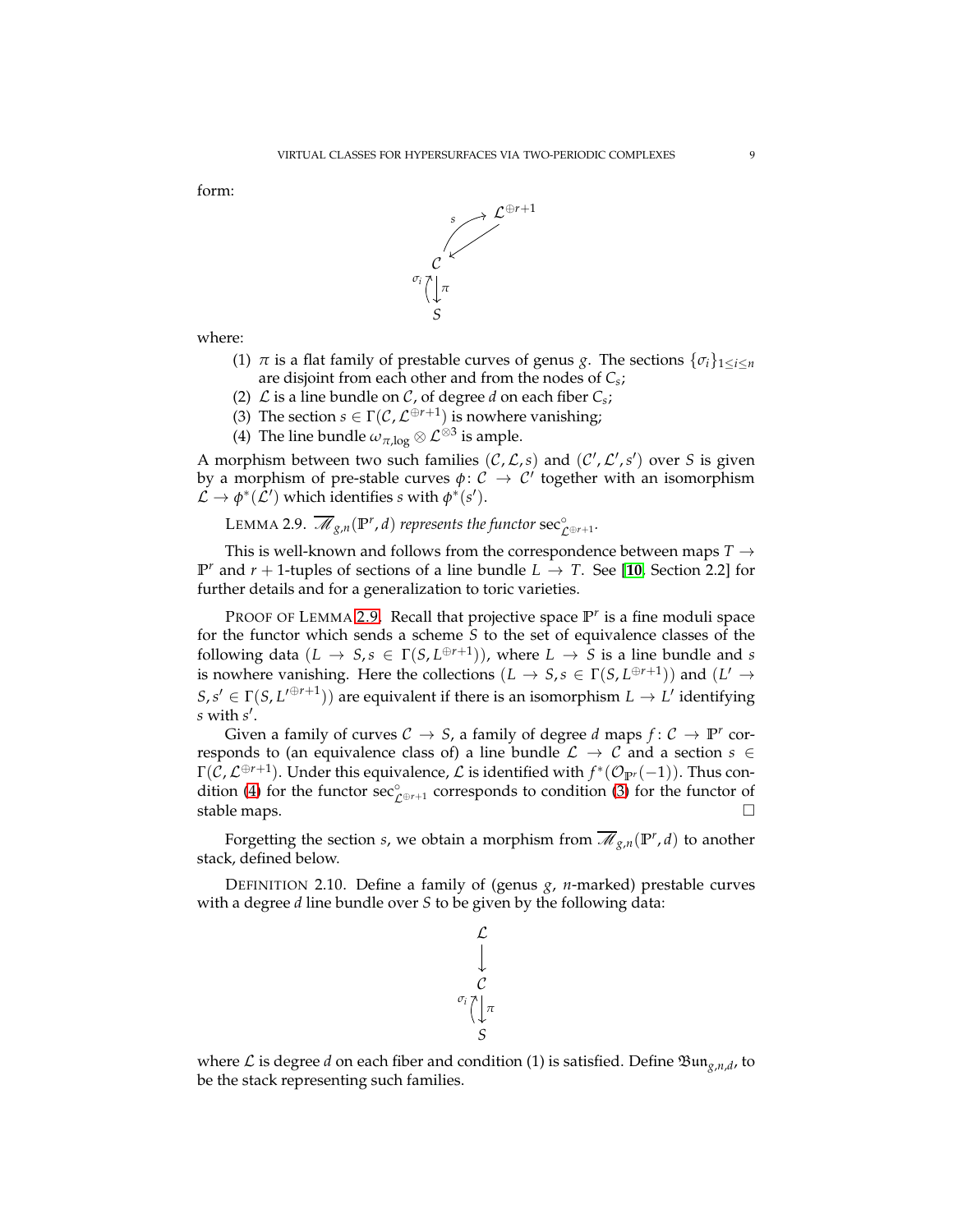Define  $\mathfrak{Bun}_{g,n,d}^{\circ} \subset \mathfrak{Bun}_{g,n,d}$  to be the open substack consisting of families such that Condition [4](#page-8-1) above is also satisfied.

Note that all families in  $\mathfrak{Bun}^{\circ}_{g,n,d}$  have, in addition to automorphisms of the underlying curve  $C$ , a  $\mathbb{C}^*$ -family of automorphisms obtained by the scaling automorphisms of  $\mathcal{L}$ .

PROPOSITION 2.11. [**[12](#page-26-17)**, Proposition 2.1.1] *The stack* Bun*g*,*n*,*<sup>d</sup> is a smooth Artin stack of dimension* 4*g* − 4 + *n. Over the open locus* Bun◦ *g*,*n*,*d , the universal curve*

$$
\pi\colon \mathfrak{C}\to \mathfrak{Bun}^\circ_{g,n,d}
$$

*is projective.*

Note that the line bundle  $\omega_{\pi,\log}\otimes {\mathcal L}^{\otimes 3}$  is relatively ample by construction (see Condition [4](#page-8-1) above).

Consider the universal curve  $\pi: \mathfrak{C} \to \mathfrak{Bun}_{g,n,d}^{\circ}$ , and the universal line bundle  $\mathcal{L} \to \mathfrak{C}$ . Define the vector bundle  $\mathcal{V} := \mathcal{L}^{\oplus r+1}$  over  $\mathfrak{C}$ .

<span id="page-9-1"></span>PROPOSITION 2.12. *There is an open immersion*

$$
\overline{\mathscr{M}}_{g,n}(\mathbb{P}^r,d)\hookrightarrow \text{tot}(\pi_*\mathcal{V}).
$$

PROOF. By Condition [4](#page-8-1) of Definition [2.8,](#page-7-2)  $\overline{\mathscr{M}}_{g,n}(\mathbb{P}^r, d)$  lies over  $\mathfrak{Bun}^{\circ}_{g,n,d}$ . By Proposition [2.3](#page-5-2) and Lemma [2.9,](#page-8-0)  $\overline{\mathscr{M}}_{g,n}({\mathbb P}^r,d)$  is a substack of tot $(\pi_*\mathcal{V})$ , defined by the additional condition that the section *s* is nowhere vanishing. We claim that this is an open condition.

Consider the universal curve  $\mathfrak{C}_{\text{tot}(\pi_*\mathcal{V})} = \text{tot}(\pi_*\mathcal{V}) \times_{\mathfrak{Bun}^{\circ}_{g,n,d}} \mathfrak{C}$  over tot $(\pi_*\mathcal{V})$ . On  $\mathfrak{C}_{tot(\pi_*\mathcal{V})}$  there is a universal vector bundle  $\mathcal{V}_{tot(\pi_*\mathcal{V})}\to \mathfrak{C}_{tot(\pi_*\mathcal{V})}$  (pulled back  ${\rm from\,the\,map}\,\mathfrak{C}_{{\rm tot}(\pi_*\mathcal{V})}\to \mathfrak{C}$ ), together with a universal section  $\tilde s\in \Gamma(\mathfrak{C}_{{\rm tot}(\pi_*\mathcal{V})},\mathcal{V}_{{\rm tot}(\pi_*\mathcal{V})}).$ Consider the closed substack  $Z(\tilde{s}) \subset \mathfrak{C}_{tot(\pi_*\mathcal{V})}$  defined by the vanishing of the universal section. Because the map  $\pi: C \to \mathfrak{Bun}_{g,n,d}^{\circ}$  is proper, so is the map  $\pi_{\text{tot}(\pi_*\mathcal{V})} : \mathfrak{C}_{\text{tot}(\pi_*\mathcal{V})} \to \text{tot}(\pi_*\mathcal{V})$ . The image  $\pi_{\text{tot}(\pi_*\mathcal{V})}(Z(\tilde{s}))$  is therefore a closed subset of tot( $\pi_* \mathcal{V}$ ). Its complement consists of points  $(C, \mathcal{V}|_C \to C, s \in \Gamma(C, \mathcal{V}_C))$ such that *s* is nowhere vanishing. These are exactly the objects of Definition [2.8.](#page-7-2) We conclude that  $\overline{\mathcal{M}}_{g,n}(\mathbb{P}^r, d) = \pi_{tot(\pi_*\mathcal{V})}(Z(\tilde{s}))^c$  is open in tot $(\pi_*\mathcal{V})$ .

<span id="page-9-0"></span>**2.3. The virtual class.** Finally, we construct a virtual fundamental class for  $\overline{\mathscr{M}}_{g,n}(\mathbb{P}^r, d)$  via a very minor modification of the procedure in Section [2.1.](#page-4-1) Let  $V$  be as in the previous paragraph. Note that  $\pi: \mathfrak{C} \to \mathfrak{Bun}_{g,n,d}^{\circ}$  is projective. As described in Section [2.1,](#page-4-1) embed  $\mathcal V$  into a  $\pi$ -acyclic vector bundle  $\mathcal A\to \mathfrak C$ . Define  $\mathcal B$ as the cokernel of  $V \rightarrow A$ , and let

$$
A := \pi_*(A),
$$
  

$$
B := \pi_*(B).
$$

Then  $[A \rightarrow B]$  is a two-term resolution of  $\mathbb{R} \pi_* \mathcal{V}$  by vector bundles. Define

$$
\tau: \, \text{tot}(A) \to \mathfrak{Bun}_{g,n,d}^{\circ}
$$

and  $E := \tau^*(B)$  as before. Because  $\mathfrak{Bun}^{\circ}_{g,n,d}$  is a smooth Artin stack, tot $(A)$  will be as well.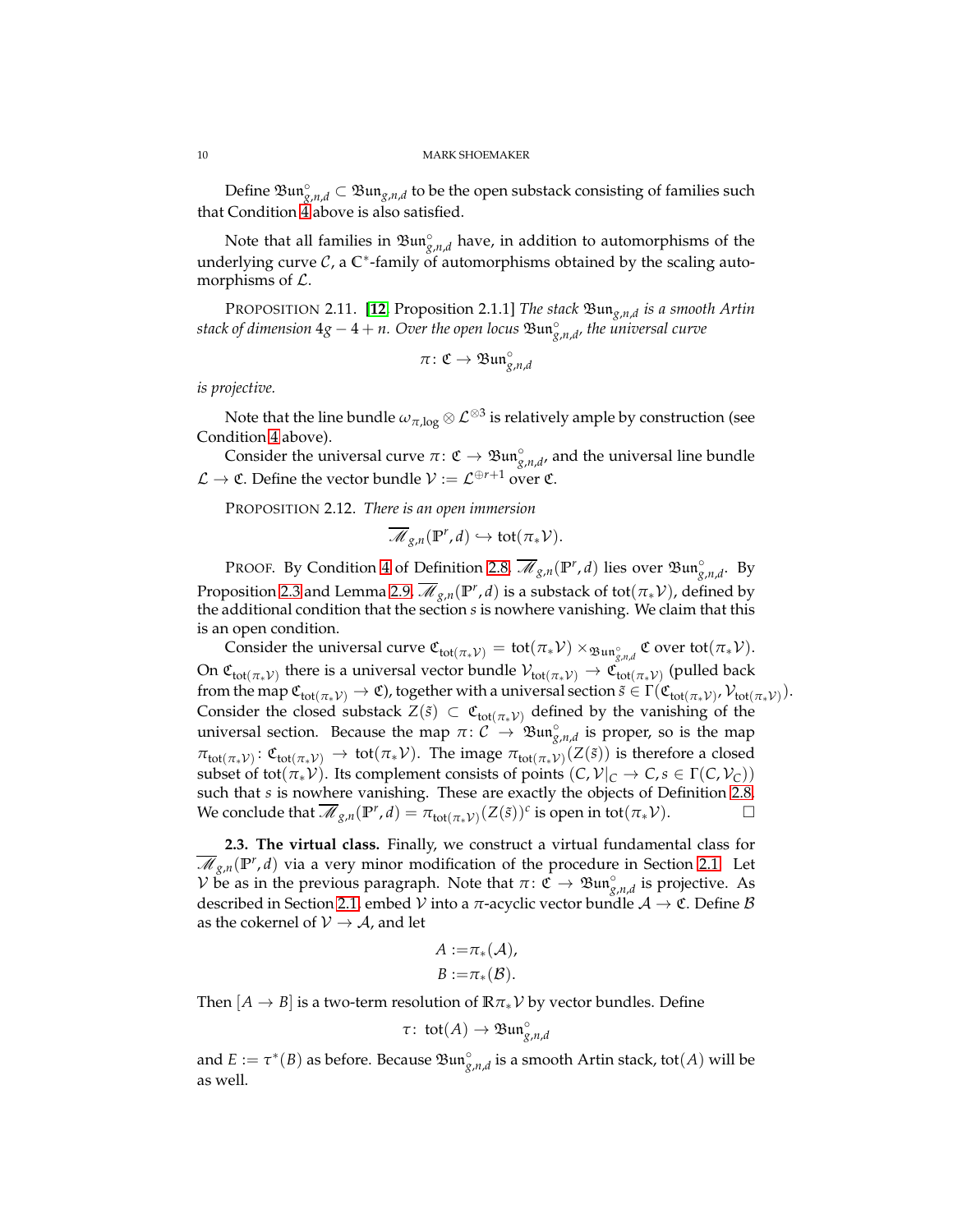For  $b \in \mathfrak{Bun}_{g,n,d}^{\circ}$ , the fiber of tot $(A)$  over  $b$  is given by

$$
tot(A)_b = \{ s \in \Gamma(C_b, \mathcal{A}|_{C_b}) \}.
$$

Define the open substack

*U* ⊂ tot(*A*)

by the condition that the section *s* is nowhere vanishing on each fiber. Again this is an open condition. One can check that *U* is a Deligne–Mumford stack. In particular the automorphism group of each point of *U* is finite. As described in Sec-tion [2.1,](#page-4-1) the map  $A \rightarrow B$  of vector bundles induces a natural section which we denote *β* in  $\Gamma(U, E)$ . The zero locus of *β* cuts out exactly those sections of *A* which are sections of  $V = \mathcal{L}^{\oplus r+1}$ . As we have restricted to the locus of nowhere vanishing sections, we conclude that

$$
\overline{\mathcal{M}}_{g,n}(\mathbb{P}^r,d)=Z(\beta)\subset U\subset\operatorname{tot}(A).
$$

<span id="page-10-0"></span>DEFINITION 2.13. Define the virtual fundamental class

$$
[\overline{\mathcal{M}}_{g,n}(\mathbb{P}^r,d)]^{\text{vir}} := e(E,\beta) \in A_*(\overline{\mathcal{M}}_{g,n}(\mathbb{P}^r,d)).
$$

As a quick check that this definition is reasonable, we do a dimension count. The refined Euler class  $e(E, \beta)$  lies in  $A_k(\overline{\mathscr{M}}_{g,n}(\mathbb{P}^r, d))$ , where

$$
k = \dim(\mathfrak{Bun}_{g,n,d}) + \operatorname{rank}(A) - \operatorname{rank}(B)
$$
  
= 
$$
\dim(\mathfrak{Bun}_{g,n,d}) + \chi(V_s)
$$
  
= 
$$
4g - 4 + n + (r + 1)(1 - g + d)
$$
  
= 
$$
(1 - g)(r - 3) + n + (r + 1)d
$$
  
=: 
$$
\operatorname{virdim}(\overline{\mathcal{M}}_{g,n}(\mathbb{P}^r, d)).
$$

This is the *expected dimension* of  $\overline{\mathcal{M}}_{g,n}(\mathbb{P}^r,d)$  [[14](#page-26-18), Section 7.1.4]. More precisely, there is an open substack  $\overline{\mathscr{M}}_{g,n}(\mathbb{P}^r, d)$ <sup>o</sup> of  $\overline{\mathscr{M}}_{g,n}(\mathbb{P}^r, d)$  parametrizing equivalence classes of maps  $f: C \to \mathbb{P}^r$  such that *C* is smooth and  $H^1(C, f^*(\mathcal{O}_{\mathbb{P}^r}(1))) = 0$ . On this open locus  $\overline{\mathcal{M}}_{g,n}(\mathbb{P}^r, d)^\circ$  is smooth, of dimension  $(1-g)(r-3)+n+(r+1)d$ .

PROPOSITION 2.14. *The virtual fundamental class of Definition [2.13](#page-10-0) agrees with the Gromov–Witten theory virtual fundamental class for*  $\overline{\mathscr{M}}_{g,n}({\mathbb P}^r,d)$  *as defined by Behrend and Fantechi in* [**[3,](#page-26-2) [1](#page-26-14)**]*.*

PROOF. Consider the morphism

<span id="page-10-1"></span>
$$
\phi\colon \overline{\mathscr{M}}_{g,n}(\mathbb{P}^r,d)\to \mathfrak{M}_{g,n}
$$

to the stack of pre-stable curves which forgets the map to  $\mathbb{P}^r$  (but does not stabilize the curve). Following [[3,](#page-26-2) [1](#page-26-14)], the virtual fundamental class on  $\overline{\mathcal{M}}_{g,n}(\mathbb{P}^r, d)$  may be defined by using the relative perfect obstruction theory (**R***π*<sup>∗</sup> *f* <sup>∗</sup>*T***P** *r* ) <sup>∨</sup> (see the introduction of [**[1](#page-26-14)**] for details).

The key to the proposition is the following fact, described in the beginning of Section 6 of [**[3](#page-26-2)**]. Whenever one has the fiber square:

$$
\begin{array}{ccc}\nZ & \xrightarrow{i} & X \\
\downarrow & & \downarrow \\
X & \xrightarrow{0} & E\n\end{array}
$$
\n(2.3)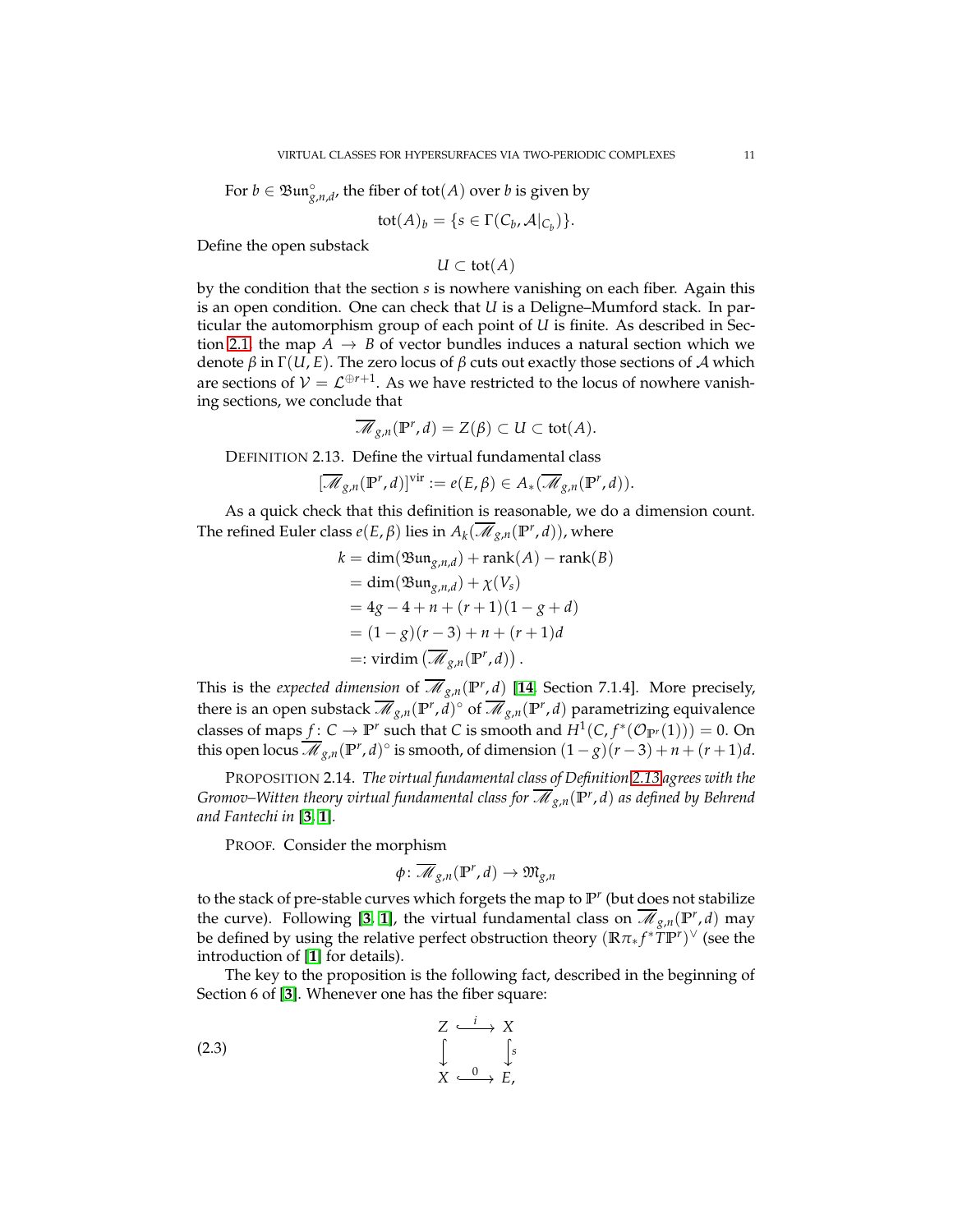there is a perfect obstruction theory *F* • given by the complex

$$
s|_{Z}^{*}(E)^{\vee} \to i^{*}\Omega_{X},
$$

together with the natural map to the cotangent complex  $L_Z^{\bullet}$  (see [[3](#page-26-2), Section 6] for details). In this special case, the virtual fundamental class [*Z*, *F* • ] of Behrend– Fantechi is precisely the refined Euler class *e*(*E*,*s*) of Definition [1.4.](#page-4-2) More generally, consider the relative version of diagram [\(2.3\)](#page-10-1) over a base stack *S*. Assume that *X* and *S* are smooth Deligne–Mumford stacks. Then the complex

$$
s|_{Z}^{*}(E)^{\vee} \to i^{*}\Omega_{X/S},
$$

defines a relative perfect obstruction theory  $F_S^{\bullet}$  for *X*/*S*. In this case, again the virtual fundamental class  $[Z, F_S^{\bullet}]$  is the refined Euler class  $e(E, s)$ .

On the other hand, as described in Sections [2.1](#page-4-1) and [2.2,](#page-7-0) a particular case of diagram [\(2.3\)](#page-10-1) is given by:

(2.4)  

$$
\overline{\mathcal{M}}_{g,n}(\mathbb{P}^r, d) \xrightarrow{\qquad i \qquad} U
$$

$$
\downarrow \qquad \qquad \downarrow \qquad \downarrow \qquad \downarrow
$$

$$
U \xrightarrow{\qquad \qquad 0 \qquad \qquad} E.
$$

Via the morphism  $v: U \to \mathfrak{M}_{g,n}$  which forgets the section of A and the line bundle  $\mathcal{L}$ , diagram [\(2.4\)](#page-11-0) is relative to  $\mathfrak{M}_{g,n}$ .

By the above discussion, the class in Definition [2.13](#page-10-0) is equal to the class

<span id="page-11-0"></span>
$$
[\overline{\mathcal{M}}_{g,n}(\mathbb{P}^r,d),F^\bullet_{\mathfrak{M}_{g,n}}],
$$

for the relative perfect obstruction theory

<span id="page-11-1"></span>
$$
F_{\mathfrak{M}_{g,n}}^{\bullet} = \tau^* B^{\vee} \to \Omega_{U/\mathfrak{M}_{g,n}}.
$$

The proposition will follow after identifying the relative perfect obstruction theory  $F_{\mathfrak{M}_{g,n}}^{\bullet}$  with  $(\mathbb{R}\pi_* f^* T \mathbb{P}^r)^{\vee}$ .

Consider the following commutative diagram on the universal curve  $C$  over  $\overline{\mathscr{M}}_{g,n}(\mathbb{P}^r,d)$ , viewed here as the vanishing locus  $Z(\beta)\subset U$ :



Here  $f: \mathcal{C} \to \mathbb{P}^{r-1}$  is the universal map to  $\mathbb{P}^{r-1}$  and the top row is obtained by pulling back the Euler sequence,

<span id="page-11-2"></span>
$$
0 \to \mathcal{O}_{\mathbb{P}^{r-1}} \to \mathcal{O}_{\mathbb{P}^{r-1}}(1)^{\oplus r} \to T\mathbb{P}^{r-1} \to 0,
$$

from  $\mathbb{P}^{r-1}$ . The vector bundles  $\mathcal{V}$ ,  $\mathcal{A}$ , and  $\mathcal{B}$  are all pulled back from the corresponding vector bundles on the universal curve over <sup>*\$*3 m<sub>*g,n,d*</sub>. By abuse of nota-</sup> tion we will denote them by the same letters. The section  $\mathcal{O}_{\mathcal{C}} \to \mathcal{A}$  is defined by the tautological section and the vector bundle  $A'$  is the cokernel of this map. Note that all rows and columns are short exact sequences.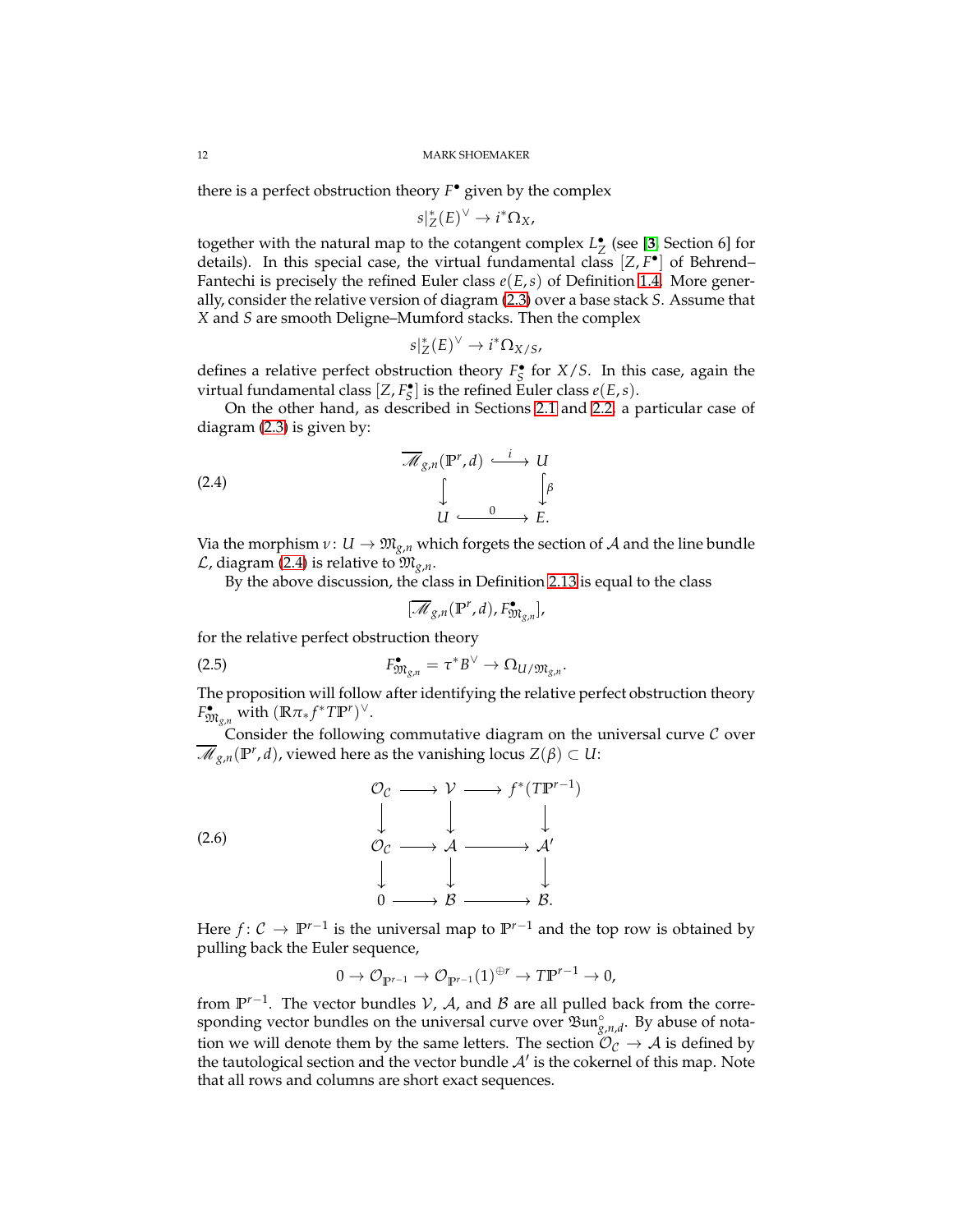For a given point  $\{C, \mathcal{L}|_C \to C, s \in \Gamma(C, \mathcal{A}|_C)\} \in U$ , the relative tangent bundle *Tν* consists of deformations of the line bundle  $\mathcal{L}|_C$ , together with deformations of the section  $s \in \Gamma(C, \mathcal{A}|_C)$ . The former space is given by  $R^1 \pi_*(C, \mathcal{O}_C)$  and the later is  $H^0(C, \mathcal{A}|_C)/\mathbb{C}$ , where the quotient by  $\mathbb C$  accounts for the fact that two sections give equivalent points of *U* if they agree up to a scaling.

The bundle *Tν* may be described globally by pushing forward the middle row of the above diagram:

$$
\mathcal{O}_U \to \tau^* A \to A' \to R^1 \pi_*(\mathcal{O}_{\mathcal{C}}),
$$

where  $A' := \pi_*(A')$ . This yields the short exact sequence

$$
0 \to \mathrm{cok}(\mathcal{O}_U \to \tau^*A) \to A' \to R^1\pi_*(\mathcal{O}_{\mathcal{C}}) \to 0
$$

Deformations of the section *s* up to scaling are described by exactly  $cok(\mathcal{O}_U \rightarrow$  $\tau^* A$ ) and we observe that  $T_\nu = A'$ .

Returning to [\(2.5\)](#page-11-1),  $F_{\mathfrak{M}_{g,n}}^{\bullet}$  may now be represented as  $B^{\vee} \rightarrow {A'}^{\vee}$ , where the map is the dual of the pushforward of  $A' \rightarrow B$ . Because the last column of [\(2.6\)](#page-11-2) is exact,  $F_{\mathfrak{M}_{g,n}}^{\bullet}$  is equal to  $(\mathbb{R}\pi_*f^*T\mathbb{P}^r)^{\vee}$ , and  $[\overline{\mathscr{M}}_{g,n}(\mathbb{P}^r,d), F_{\mathfrak{M}_{g,n}}^{\bullet}]$  is therefore the virtual class of the first paragraph of the proof.

 $\Box$ 

## **3. Stable maps to a hypersurface**

<span id="page-12-0"></span>Let  $w = w(x_0, \ldots, x_r)$  be a homogeneous polynomial of degree *k*. We assume that *w* defines an isolated singularity at the origin in **C** *r*+1 , or equivalently, that the hypersurface  $X_w = Z(w) \subset \mathbb{P}^r$  is smooth. In this section we expand the ideas of the previous section to construct a virtual class on  $\overline{\mathcal{M}}_{g,n}(X_w, d)$ .

Related to the moduli space of stable maps to  $X_w$  is the space of maps to  $\mathbb{P}^r$ with *p-fields*, which has the advantage of being a space of sections of a vector bundle as in Section [2.1.](#page-4-1) This moduli space and various generalizations have appeared in [**[5,](#page-26-13) [13,](#page-26-19) [16](#page-26-9)**].

DEFINITION 3.1. [[5](#page-26-13)] Given  $k \in \mathbb{Z}_{>0}$ , define the space of stable maps to  $\mathbb{P}^r$  with a *p*-field of degree *k* to be the moduli space lying over  $\overline{\mathscr{M}}_{g,n}({\mathbb P}^r,d)$  parametrizing families of stable maps  $f: C \to \mathbb{P}^r$  of degree *d* from genus *g* curves *C*, together with a section

(3.1) 
$$
p \in \Gamma(C, f^*(\mathcal{O}_{\mathbb{P}^r}(-k) \otimes \omega_C)).
$$

This moduli stack is denoted by  $\overline{\mathscr{M}}_{g,n}(\mathbb{P}^r,d)^p$ .

The stack  $\overline{\mathscr{M}}_{g,n}(\mathbb{P}^r,d)^p$  is easily seen to be a Deligne–Mumford stack because  $\overline{\mathscr{M}}_{g,n}(\mathbb{P}^r, d)$  is. We can also view the stack as representing families

$$
(\pi\colon \mathcal{C}\to \mathsf{S},\mathcal{L}\to \mathcal{C},(s,p)\in \Gamma(\mathcal{C},\mathcal{L}^{\oplus r+1}\oplus \mathcal{L}^{\otimes -k}\otimes \omega_{\pi}))
$$

where:

- (1) *π* is a flat family of prestable curves of genus *g*;
- (2)  $\mathcal L$  is a line bundle on  $\mathcal C$ , of degree *d* on each fiber  $C_s$ ;
- (3) The section  $s \in \Gamma(\mathcal{C}, \mathcal{L}^{\oplus r+1})$  is nowhere vanishing;
- (4) The line bundle  $\omega_{\pi,\log}\otimes \mathcal{L}^{\otimes 3}$  is ample.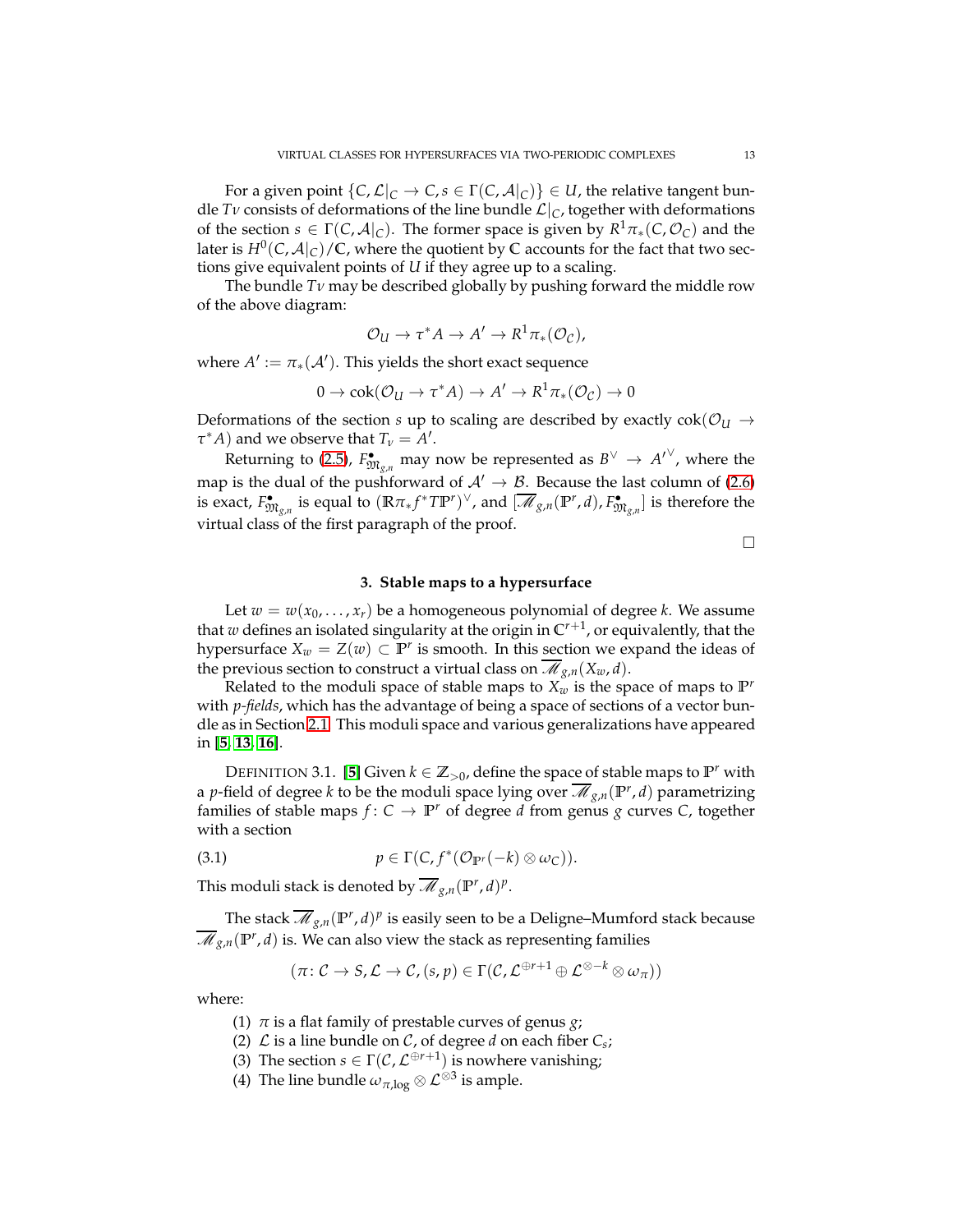By the same reasoning as Proposition [2.12,](#page-9-1) we see that  $\overline{\mathcal{M}}_{g,n}(\mathbb{P}^r,d)^p$  is (an open subset of) a space of sections over  $\mathfrak{Bun}^{\circ}_{g,n,d}$ .

**3.1. Smooth embedding via resolutions.** We can repeat the argument of the previous section to realize  $\overline{\mathcal{M}}_{g,n}(\mathbb{P}^r, d)^p$  as the zero locus of a section of a vector bundle defined over a smooth Deligne–Mumford stack. Let

> $\mathcal{L}$  $\mathcal{C}_{0}^{0}$ *S π*

be a family of prestable curves together with a degree *d* line bundle over C, pulled back from  $\mathfrak{Bun}_{g,n,d}^{\circ}$  via a map  $S \to \mathfrak{Bun}_{g,n,d}^{\circ}$ . Define the fiber products

(3.2) 
$$
\overline{\mathcal{M}}_{g,n}(\mathbb{P}^r, d)_S := S \times_{\mathfrak{Bun}^{\circ}_{g,n,d}} \overline{\mathcal{M}}_{g,n}(\mathbb{P}^r, d)
$$

$$
\overline{\mathcal{M}}_{g,n}(\mathbb{P}^r, d)_S^p := S \times_{\mathfrak{Bun}^{\circ}_{g,n,d}} \overline{\mathcal{M}}_{g,n}(\mathbb{P}^r, d)^p
$$

$$
\overline{\mathcal{M}}_{g,n}(X_w, d)_S := S \times_{\mathfrak{Bun}^{\circ}_{g,n,d}} \overline{\mathcal{M}}_{g,n}(X_w, d).
$$

Let

$$
\begin{aligned} \mathcal{V}_1 := & \mathcal{L}^{\oplus r+1}, \\ \mathcal{V}_2 := & \mathcal{L}^{\otimes -k} \otimes \omega_{\pi}, \\ \mathcal{V} := & \mathcal{V}_1 \oplus \mathcal{V}_2. \end{aligned}
$$

Choose  $\pi$ -acyclic vector bundles  $A_1$  and  $A_2$  together with embeddings of  $V_1$  and  $V_2$  to obtain short exact sequences

$$
0 \to \mathcal{V}_1 \to \mathcal{A}_1 \to \mathcal{B}_1 \to 0
$$
  

$$
0 \to \mathcal{V}_2 \to \mathcal{A}_2 \to \mathcal{B}_2 \to 0
$$

where  $B_1$  and  $B_2$  are the respective cokernels. Define

$$
A := A_1 \oplus A_2 := \pi_*(A_1) \oplus \pi_*(A_2)
$$
  

$$
B := B_1 \oplus B_2 := \pi_*(B_1) \oplus \pi_*(B_2).
$$

Then the two-term complex of vector bundles  $A \rightarrow B$  gives a resolution of  $\mathbb{R} \pi_* \mathcal{V}$ over *S*.

<span id="page-13-0"></span>DEFINITION 3.2. Define *U* to be the open substack of tot( $A$ ) = tot( $A_1 \oplus A_2$ ), where the section  $s \in \Gamma(\mathcal{C}, \mathcal{A}_1)$  is nowhere vanishing. Let  $\tau: U \to \mathfrak{Bun}^{\circ}_{g,n,d}$  be the map which forgets the section of  $A$ , and define

$$
E:=\tau^*(B).
$$

The map  $A \to B$  induces a section  $\beta \in \Gamma(U, E)$ . We conclude that

$$
\overline{\mathscr{M}}_{g,n}(\mathbb{P}^r,d)^p_{S}=Z(\beta)\subset U
$$

as desired.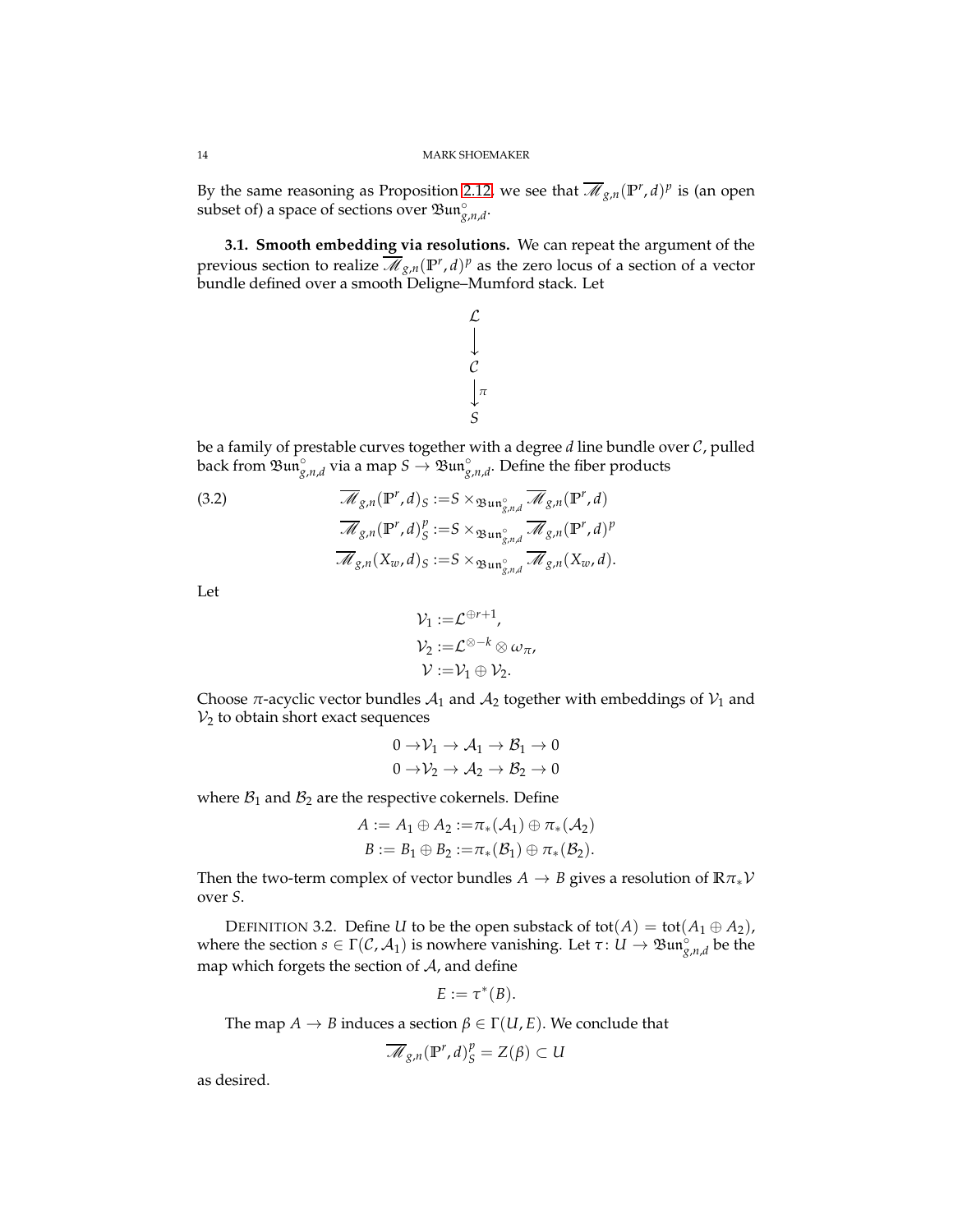<span id="page-14-3"></span>**3.2. Incorporating** *w*. Recall that  $w(x_0, \ldots, x_r)$  is a homogeneous polynomial of degree *k* defining a hypersurface *X<sup>w</sup>* ⊂ **P** *r* . Define

 $\hat{w} = \hat{w}(x_0, \ldots, x_r, y) := y \cdot w(x_0, \ldots, x_r).$ 

<span id="page-14-4"></span>PROPOSITION 3.3. *The function*  $\hat{w}$  *induces a morphism* 

$$
\tilde{\alpha} \colon \mathrm{Sym}^{k+1}([A \to B]) \to \mathcal{O}_S[-1]
$$

*in the derived category of S.*

PROOF. The morphism  $\tilde{α}$  will be defined as a composition of morphisms in the derived category: (3.3)

<span id="page-14-2"></span>
$$
\text{Sym}^{k+1}([A \to B]) \xrightarrow{\sim} \text{Sym}^{k+1}(\mathbb{R}\pi_*\mathcal{V}) \xrightarrow{\text{nat}} \mathbb{R}\pi_*(\text{Sym}^{k+1}(\mathcal{V})) \xrightarrow{\tilde{\psi}} \mathbb{R}\pi_*(\omega_{\pi})
$$
\n
$$
\downarrow \qquad \qquad \mathbb{R}^1 \pi_*(\omega_{\pi})[-1]
$$
\n
$$
\downarrow \qquad \qquad \downarrow \qquad \qquad \downarrow
$$
\n
$$
\mathbb{R}^0 \pi_*(\mathcal{O}_S)^{\vee}[-1]
$$
\n
$$
\downarrow \qquad \qquad \downarrow
$$
\n
$$
\mathcal{O}_S[-1].
$$

In the above, the first vertical map is obtained by taking cohomology in degree one, the second vertical map is Serre duality, and the third is the trace map. The first horizontal map is due to the fact that  $[A \rightarrow B]$  is equivalent to  $\mathbb{R} \pi_* \mathcal{V}$ . The second horizontal map

(3.4) 
$$
\text{nat: } \text{Sym}^{k+1}(\mathbb{R}\pi_*\mathcal{V}) \to \mathbb{R}\pi_*(\text{Sym}^{k+1}(\mathcal{V}))
$$

is induced from the composition

<span id="page-14-1"></span>
$$
\mathbb{L}\pi^* \operatorname{Sym}^{k+1}(\mathbb{R}\pi_*\mathcal{V}) \to \operatorname{Sym}^{k+1}(\mathbb{L}\pi^*\mathbb{R}\pi_*\mathcal{V}) \to \operatorname{Sym}^{k+1}(\mathcal{V})
$$

via adjunction.

To define  $\tilde{\alpha}$  it therefore remains to define  $\tilde{\omega}$ . This is done in Lemma [3.4](#page-14-0) below.

 $\Box$ 

<span id="page-14-0"></span>LEMMA 3.4. *The function w induces a morphism* ˆ

$$
\widetilde{\hat{w}}\colon \mathbb{R}\pi_*(\mathrm{Sym}^{k+1}(\mathcal{V})) \to \mathbb{R}\pi_*(\omega_\pi)
$$

*in the derived category of S.*

PROOF. This is explained in a general context in Section 3.1.4 of [**[11](#page-26-5)**]. In this setting it can be seen most easily using local coordinates. First, let

$$
M_j = c_j \prod_{i=1}^k x_{j_i} \cdot y
$$

be a monomial of  $\hat{w}$ . Given a local section  $(s, p) = (s_0, \ldots, s_r, p)$  of  $\hat{V}$ , note that

$$
M_j(s,p) := c_j \cdot \bigotimes_{i=1}^k s_{j_i} \otimes p
$$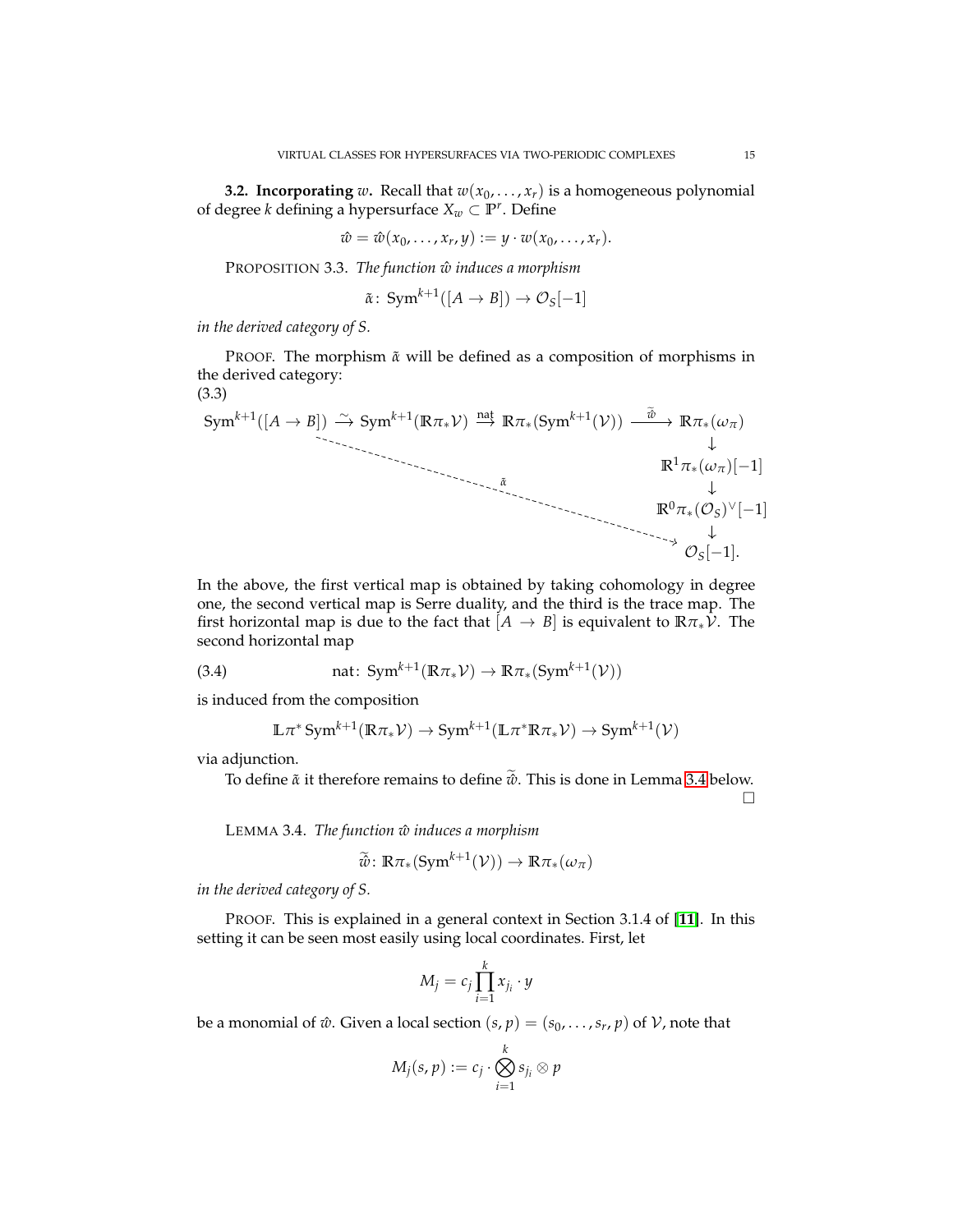is a local section of  $\omega_{\pi}$ . Define a map

$$
\bigotimes_{i=1}^{k+1} \mathcal{V} \to \omega_{\pi}
$$

by sending a section  $(s, p)^1 \otimes \cdots \otimes (s, p)^{k+1}$  to

$$
\sum_{\sigma \in S_{k+1}} \frac{c_j}{(k+1)!} \bigotimes_{i=1}^k s_j^{\sigma(i)} \otimes p^{\sigma(k+1)}.
$$

This expression is symmetric in the factors of  $V$  and therefore induces a map

<span id="page-15-1"></span>
$$
\hat{M}_j\colon \operatorname{Sym}^{k+1}(\mathcal{V}) \to \omega_{\pi}.
$$

Summing over all monomials of  $\hat{w}$  yields a map of vector bundles

(3.5) 
$$
\hat{w} := \sum_{j} \hat{M}_{j}: \text{Sym}^{k+1}(\mathcal{V}) \to \omega_{\pi}.
$$

Pushing forward via  $\pi: \mathcal{C} \rightarrow S$ , we obtain the desired morphism

$$
\widetilde{\hat{w}} : \mathbb{R}\pi_*(\mathrm{Sym}^{k+1}(\mathcal{V})) \to \mathbb{R}\pi_*(\omega_\pi)
$$

in the derived category of *S*.

For simplicity of exposition, we will make the following assumption for the remainder of this section.

<span id="page-15-0"></span>ASSUMPTION 3.5. Assume that the bundles *A* and *B* are such that the map *α*˜ exists as a map of *complexes*.

We warn the reader that this assumption may not in fact hold in all cases. We will explain how to work around it in Section [4.](#page-21-0)

Given Assumption [3.5,](#page-15-0)  $\tilde{α}$  can be represented by a map of chain complexes

<span id="page-15-2"></span>(3.6) 
$$
\begin{array}{ccc}\n\text{Sym}^{k+1}(A) & \xrightarrow{d_{k+1}} \text{Sym}^k(A) \otimes B & \xrightarrow{d_k} \text{Sym}^{k-1}(A) \otimes \wedge^2(B) & \xrightarrow{d_{k-1}} \cdots \\
& \downarrow & \downarrow & \downarrow \\
0 & \xrightarrow{\qquad \qquad \downarrow \otimes & \qquad \qquad \downarrow \\
& 0 & \xrightarrow{\qquad \qquad \downarrow \otimes & \qquad \qquad \downarrow} \\
& & \downarrow & \qquad \qquad \downarrow \qquad \qquad \downarrow\n\end{array}
$$

By abuse of notation we will also denote by  $\tilde{\alpha}$ : Sym $^k(A)\otimes B\to \mathcal{O}_S$  the only nonzero vertical map.

PROPOSITION 3.6. *The differential d* $\hat{w}$  induces a map of  $\mathcal{O}_S$ *-modules over S:* 

(3.7) 
$$
\widetilde{d\hat{w}}\colon \operatorname{Sym}^k(\pi_*\mathcal{V})\otimes \mathbb{R}^1\pi_*\mathcal{V}\to \mathcal{O}_S.
$$

PROOF. By an analogous derivation as in [\(3.5\)](#page-15-1), the function  $\frac{\partial \hat{w}}{\partial x_i}$  defines a map of  $\mathcal{O}_{\mathcal{C}}$ -modules:

$$
Sym^k(V) \to \mathcal{L}^{\vee} \otimes \omega_{\pi}.
$$

Tensoring with  $\mathcal{L}$ , we obtain a map:

(3.8) 
$$
\frac{\partial \hat{w}}{\partial x_i} : \text{Sym}^k(\mathcal{V}) \otimes \mathcal{L} \to \omega_{\pi}.
$$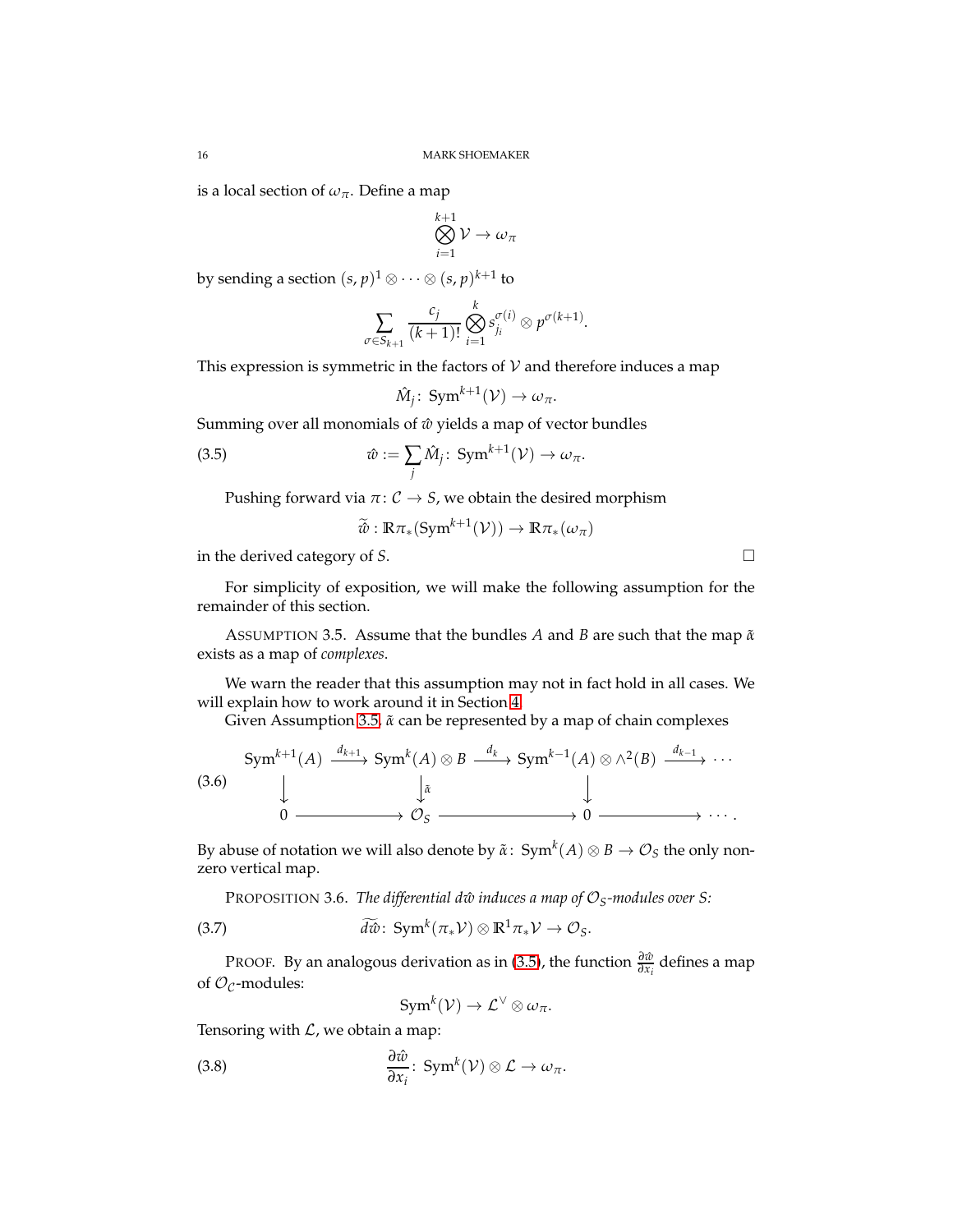Similarly, one can define:

$$
w=\frac{\partial \hat{w}}{\partial y}\colon \operatorname{Sym}^k(\mathcal{V})\otimes (\mathcal{L}^{-k}\otimes \omega_{\pi})\to \omega_{\pi}.
$$

For  $0 \leq i \leq r$  let  $\pi_i : \mathcal{V} \to \mathcal{L}$  be the the projection onto the *i*th summand of  $V$  and let  $π_y$ :  $V → L^{-k} ⊗ ω_π$  be the projection onto the last summand  $L^{-k} ⊗ ω_π$ . Then

<span id="page-16-2"></span>(3.9) 
$$
d\hat{w} := \frac{1}{k+1} \left( \sum_{i=0}^{r} \frac{\partial \hat{w}}{\partial x_i} \circ id_{\mathrm{Sym}^k(\mathcal{V})} \otimes \pi_i + w \circ id_{\mathrm{Sym}^k(\mathcal{V})} \otimes \pi_y \right)
$$

gives a map of vector bundles Sym $^k({\cal V})\otimes{\cal V}\to\omega_\pi.$  Pushing forward via  $\pi\colon{\cal C}\to$ *S*, we obtain a morphism

$$
\widetilde{d\hat{w}}\colon \mathbb{R}\pi_*(\mathrm{Sym}^k(\mathcal{V})\otimes \mathcal{V})\to \mathbb{R}\pi_*(\omega_\pi)
$$

in the derived category of *S*.

Composing with the natural map (defined in an analogous manner to [\(3.4\)](#page-14-1))

nat: 
$$
\text{Sym}^k(\mathbb{R}\pi_*\mathcal{V})\otimes\mathbb{R}\pi_*\mathcal{V}\to\mathbb{R}\pi_*(\text{Sym}^k(\mathcal{V}))\otimes\mathbb{R}\pi_*\mathcal{V}\to\mathbb{R}\pi_*(\text{Sym}^k(\mathcal{V})\otimes\mathcal{V})
$$

and the vertical maps in [\(3.3\)](#page-14-2), we obtain a morphism

$$
Sym^k(\mathbb{R}\pi_*\mathcal{V})\otimes \mathbb{R}\pi_*\mathcal{V}\to \mathcal{O}_S[-1].
$$

By composing this with the morphism

<span id="page-16-0"></span>
$$
\mathrm{Sym}^k(\pi_*\mathcal{V})\otimes\mathbb{R}\pi_*\mathcal{V}\rightarrow \mathrm{Sym}^k(\mathbb{R}\pi_*\mathcal{V})\otimes\mathbb{R}\pi_*\mathcal{V}
$$

and applying  $H^1$  to the composition we obtain a map of  $\mathcal{O}_S\text{-modules}$ 

(3.10) 
$$
H^1\left(\text{Sym}^k(\pi_*\mathcal{V})\otimes\mathbb{R}\pi_*\mathcal{V}\right)\to\mathcal{O}_S.
$$

There is a canonical map

<span id="page-16-1"></span>(3.11) 
$$
\text{Sym}^k(\pi_*\mathcal{V})\otimes\mathbb{R}^1\pi_*\mathcal{V}\to H^1\left(\text{Sym}^k(\pi_*\mathcal{V})\otimes\mathbb{R}\pi_*\mathcal{V}\right).
$$

The composition of [\(3.10\)](#page-16-0) with [\(3.11\)](#page-16-1) gives the desired map.

 $\Box$ 

<span id="page-16-3"></span>PROPOSITION 3.7. [**[11](#page-26-5)**, Lemma 3.6.3] *The following diagram commutes*

$$
\xrightarrow{\text{Sym}^k (\pi_* \mathcal{V}) \otimes B} \xrightarrow{\tilde{a} \xrightarrow{\tilde{a} \otimes H^1(-)}} \mathcal{O}_S
$$
\n
$$
\xrightarrow{\text{id} \otimes H^1(-)} \widetilde{d\tilde{w}} \xrightarrow{\tilde{d\tilde{w}} \otimes H^1 \pi_* \mathcal{V}}
$$

*where*  $H^1(-)$  *is the map*  $B \to B/A = \mathbb{R}^1 \pi_* \mathcal{V}$ *.* 

PROOF. The proof rests on Euler's homogeneous function theorem, which states that

$$
\hat{w} = \frac{1}{k+1} \left( \sum_{i=0}^{r} x_i \cdot \frac{\partial}{\partial x_i} \hat{w} + y \cdot w \right).
$$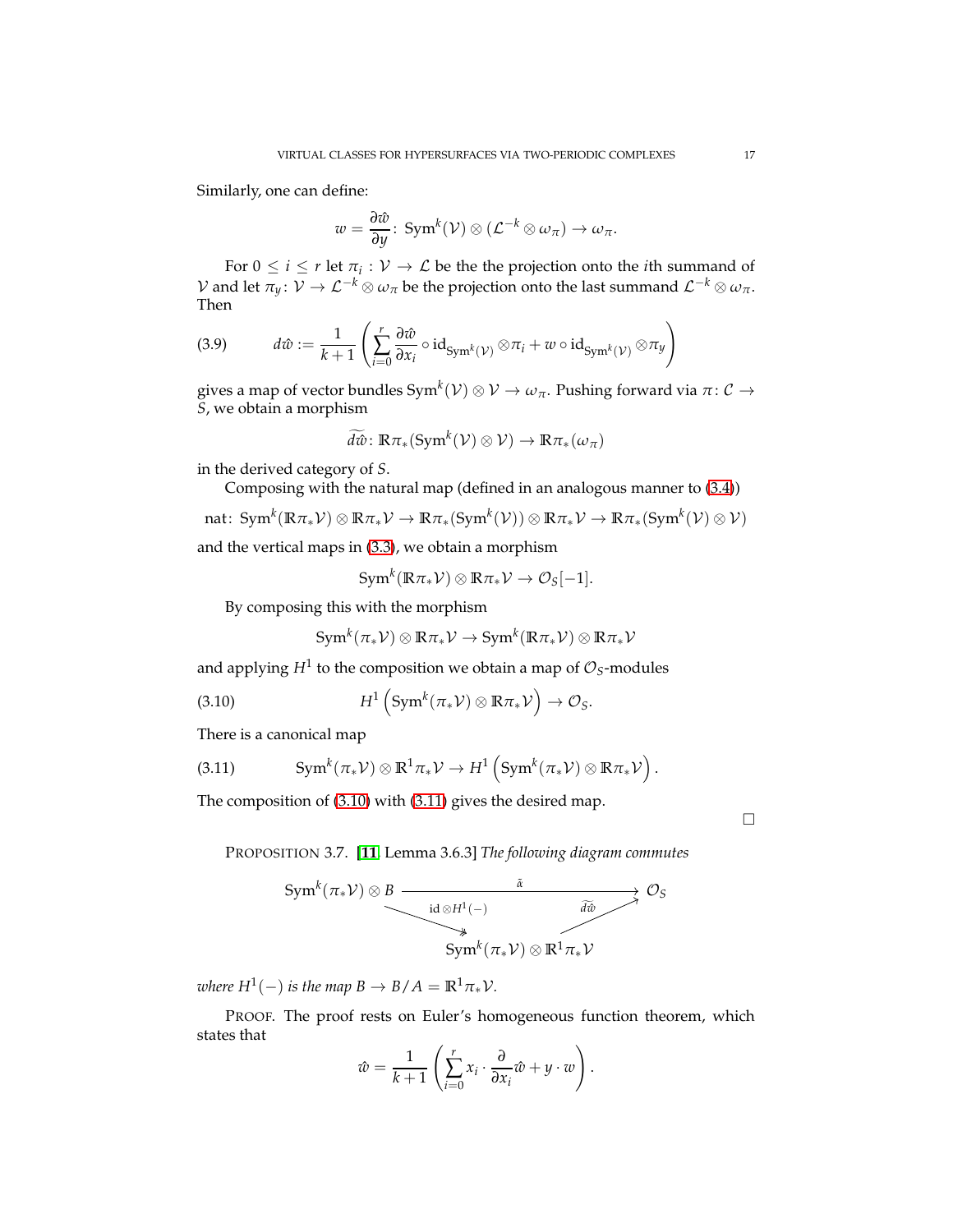A direct calculation on local sections then shows that the following diagram commutes

<span id="page-17-0"></span>(3.12) 
$$
\begin{array}{ccc}\n\text{Sym}^k V \otimes V & \xrightarrow{m} \text{Sym}^{k+1}(V) \\
\downarrow^{d\hat{w}} & \downarrow^{\hat{w}} \\
\omega_{\pi}, & \end{array}
$$

where  $d\hat{w}$  and  $\hat{w}$  are defined in [\(3.9\)](#page-16-2) and [\(3.5\)](#page-15-1) and  $m$  is the map  $(v_1 \otimes \cdots \otimes v_k) \otimes$  $v \mapsto v_1 \otimes \cdots \otimes v_k \otimes v.$ 

Consider the following commutative diagram

<span id="page-17-1"></span>
$$
\text{Sym}^{k}(\pi_{*}\mathcal{V}) \otimes B[-1]
$$
\n
$$
\downarrow
$$
\n
$$
\text{Sym}^{k}(\pi_{*}\mathcal{V}) \otimes \mathbb{R}\pi_{*}\mathcal{V}
$$
\n
$$
\downarrow
$$
\n
$$
\text{Sym}^{k}(\mathbb{R}\pi_{*}\mathcal{V}) \otimes \mathbb{R}\pi_{*}\mathcal{V}
$$
\n(3.13)\n
$$
\mathbb{R}\pi_{*}(\text{Sym}^{k}(\mathcal{V})) \otimes \mathbb{R}\pi_{*}\mathcal{V} \qquad \text{Sym}^{k+1}(\mathbb{R}\pi_{*}\mathcal{V})
$$
\n
$$
\downarrow \qquad \qquad \downarrow
$$
\n
$$
\mathbb{R}\pi_{*}(\text{Sym}^{k}(\mathcal{V}) \otimes \mathcal{V}) \longrightarrow \mathbb{R}\pi_{*}(\text{Sym}^{k+1}(\mathcal{V}))
$$
\n
$$
\downarrow
$$
\n
$$
\mathbb{R}\pi_{*}(\omega_{\pi})
$$
\n
$$
\downarrow
$$
\n
$$
\mathcal{O}_{S}[-1].
$$

Commutativity of the lower triangle is a result of [\(3.12\)](#page-17-0). Commutativity of the upper trapezoid follows from the commutativity of the diagram below together with adjunction and the projection formula. (3.14)

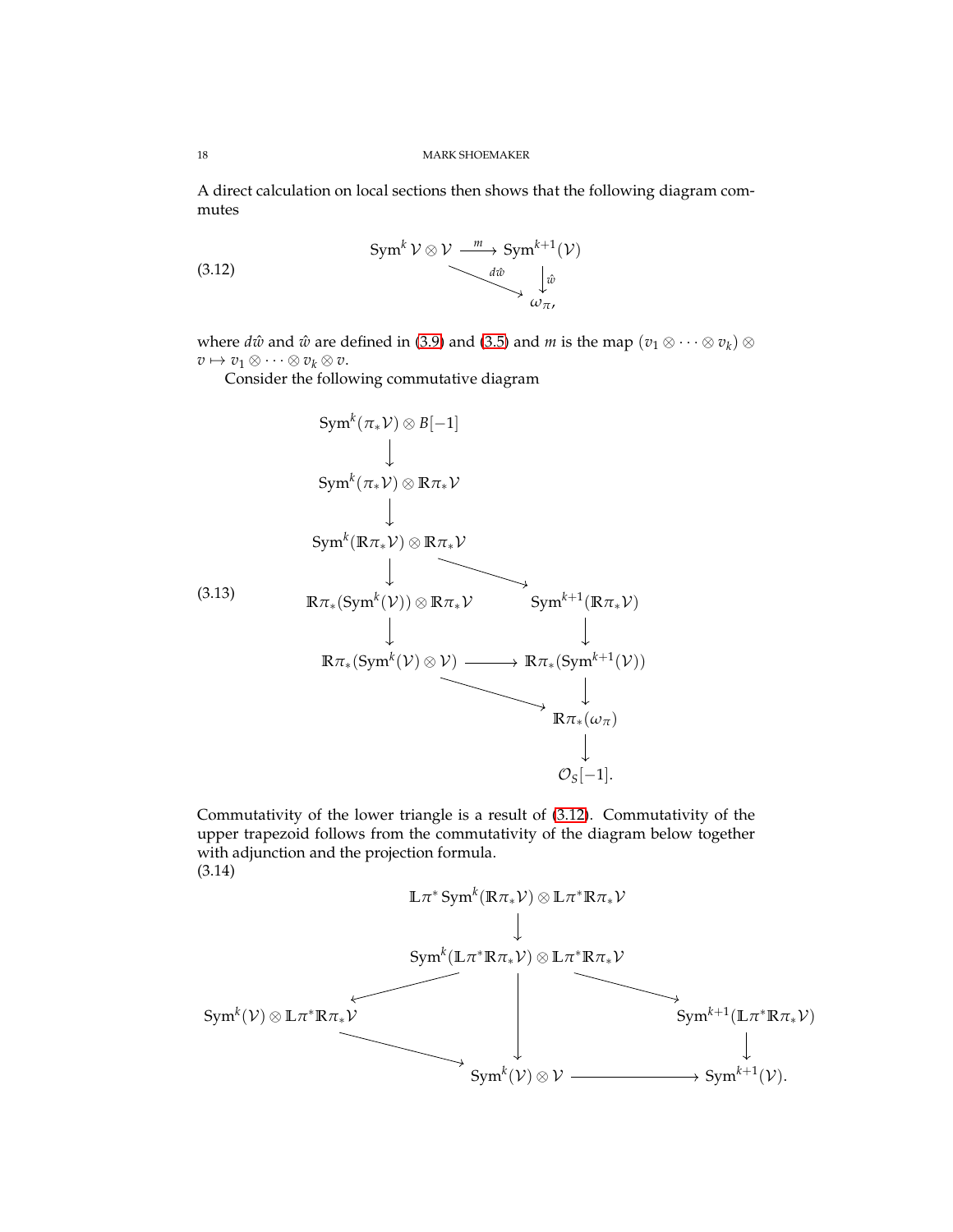Applying *H*<sup>1</sup> to [\(3.13\)](#page-17-1), the left path becomes  $d\hat{w} \circ id \otimes H^1(-)$  and the right path becomes  $\tilde{α}$ . The proposition follows.

DEFINITION 3.8. [**[5](#page-26-13)**, Definition 3.3] Let F be a coherent sheaf on a stack *S*. A *cosection* of  $F$  is a homomorphism of  $\mathcal{O}_S$ -modules

$$
\sigma\colon \mathcal{F}\to \mathcal{O}_S.
$$

Given a cosection  $\sigma \colon \mathcal{F} \to \mathcal{O}_S$ , we denote by  $\{\sigma \equiv 0\}$  the locus

$$
\{\sigma \equiv 0\} = \Big\{s \in S \mid \sigma|_s \colon \mathcal{F} \otimes_{\mathcal{O}_S} \mathbf{k}(s) \to \mathbf{k}(s) \text{ vanishes}\Big\}.
$$

The map of vector bundles  $\tilde{\alpha} \colon \operatorname{Sym}^k(A) \otimes B \to \mathcal{O}_S$  defines a cosection

$$
\alpha \colon E = \tau^*(B) \to \mathcal{O}_{\text{tot}(A)}
$$

as follows. Given a local section *b* of *E*, define

$$
\alpha(b) := \tau^*(\tilde{\alpha}) \left( \frac{a^k}{k!} \otimes b \right) \in \mathcal{O}_{\text{tot}(A)},
$$

where  $a \in \Gamma(\text{tot}(A), \tau^*(A))$  is the tautological section. Here we view  $\frac{a^k}{k!}$  $\frac{d^{\alpha}}{k!}$  as the tautological section of Sym*<sup>k</sup> τ* ∗ (*A*). Over *U* we now have the following maps of  $O<sub>U</sub>$ -modules,

$$
\begin{array}{ccc}\n\mathcal{O}_U & \xrightarrow{\beta} & E & \xrightarrow{\alpha} & \mathcal{O}_U \\
& \downarrow & & \downarrow \\
& U.\n\end{array}
$$

The map  $\widetilde{d\hat{w}}$  defines a cosection of  $\tau^*$  ( $\mathbb{R}^1\pi_*\mathcal{V}$ ) over  $\overline{\mathscr{M}}_{g,n}(\mathbb{P}^r,d)_{S}^p$  which, by abuse of notation, we also denote by  $d\hat{w}$ :

(3.15) 
$$
d\hat{w}: \tau^* \left( \mathbb{R}^1 \pi_* \mathcal{V} \right) \to \mathcal{O}_{\overline{\mathscr{M}}_{g,n}(\mathbb{P}^r,d)_S^p}
$$

The cosection  $d\hat{w}$  can be written in coordinates as:

$$
(\dot{s}, \dot{p}) \mapsto \frac{1}{k+1} \left( \frac{1}{k!} \sum_{i=0}^r \frac{\partial \hat{w}}{\partial x_i} (s_0, \ldots, s_r, p) \dot{s}_i + \frac{1}{k!} w(s_0, \ldots, s_r) \dot{p} \right).
$$

where  $(s, p) = (s_0, \ldots, s_r, p)$  is the tautological section of  $\pi_* V$  on tot $(\pi_* V)$  and  $(\dot{s}, \dot{p})$  is a section of  $\tau^* (\mathbb{R}^1 \pi_* \mathcal{V})$ . The expression on the right is then an element of  $\mathbb{R}^1(\omega_\pi) \cong \mathcal{O}_{\text{tot}(\mathcal{V})}$ . (see [**[5](#page-26-13)**, Section 3.3]).

Since *w* defines an isolated singularity at the origin, the locus

$$
\left\{ (x_0, \ldots, x_r) \middle| w(x_0, \ldots, x_r) = 0, \frac{\partial w}{\partial x_i}(x_0, \ldots, x_r) = 0 \right\}
$$

is the origin. Consequently, the cosection  $d\hat{w}$  is identically zero only when  $p = 0$ and  $w(s_0,\ldots,s_r)=\tilde{f}^*(w)=0.$  But  $\overline{\mathscr{M}}_{g,n}(X_w,d)_S\subset \overline{\mathscr{M}}_{g,n}({\mathbb P}^r,d)_S\subset \overline{\mathscr{M}}_{g,n}({\mathbb P}^r,d)_S^p$ *S* is exactly the locus where  $p$  and  $f^*(w)$  vanish. We conclude that:

$$
\{d\hat{w}\equiv 0\}=\overline{\mathcal{M}}_{g,n}(X_w,d)_S.
$$

<span id="page-18-0"></span>COROLLARY 3.9. *The closed substack*  $Z(\beta) \cap {\alpha \equiv 0}$  *is equal to*  $\overline{\mathscr{M}}_{g,n}(X_w, d)_S \subset$ *U.*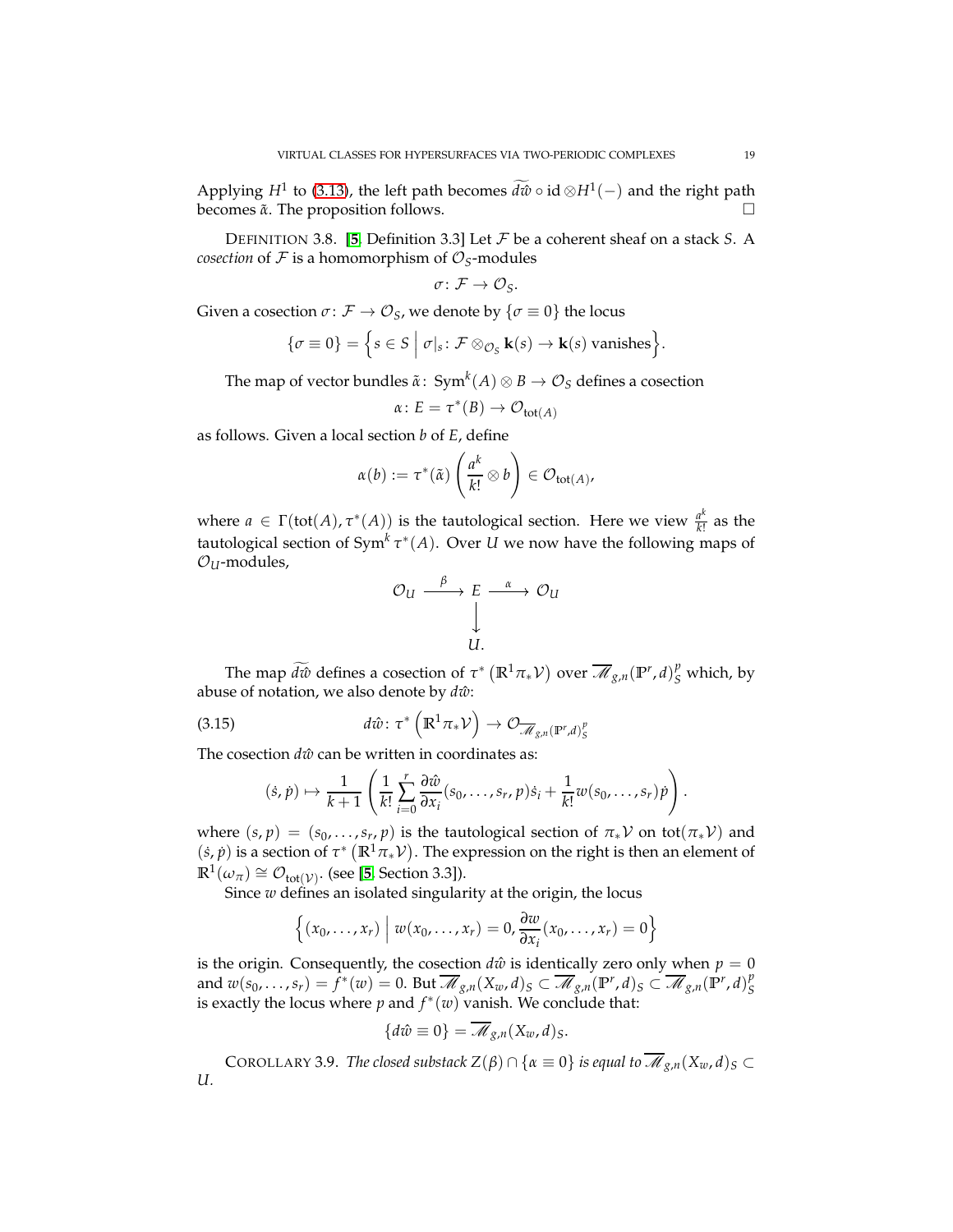PROOF. Consider the cosection  $\alpha: E \to \mathcal{O}_U$  of *E* on *U*. After restricting to  $Z(\beta)$  and identifying this locus with  $\overline{\mathscr{M}}_{g,n}(\mathbb{P}^r, d)_{S}^p$ *S* , Proposition [3.7](#page-16-3) implies that on *Z*( $β$ ), the cosection *α* factors as a surjection followed by *d* $\hat{w}$ . Thus the locus  $Z(\beta) \cap {\alpha \equiv 0}$  equals  ${d\hat{w} \equiv 0} = \overline{\mathcal{M}}_{g,n}(X_w, d)_S$ .

**3.3. Z<sub>2</sub>-localized Chern character.** In Section [1](#page-2-0) we saw that given a vector bundle with a section, one could construct a refined Euler class supported on the vanishing locus of the section. In this section we describe how one can generalize this construction to also incorporate the data of a cosection. In this case the refined Euler class will be supported on the intersection of the vanishing locus of the section and the vanishing locus of the cosection. This is desirable because, as we have seen, the vanishing locus of just the section may not be compact, whereas the intersection of the vanishing locus of the section and the vanishing locus of the cosection may be compact. Having a virtual class supported on a compact space allows us to define numerical invariants, by integrating over the virtual class.

The generalization of the refined Euler class to incorporate a cosection was first described in [**[29](#page-27-3)**]. The key is a modification of *MacPherson's graph construction* [**[18,](#page-26-10) [26](#page-27-6)**].

Given a smooth variety *X* and a vector bundle *E* of finite rank, the following identity holds [**[18](#page-26-10)**, Example 3.2.5]

(3.16) 
$$
e(E) = \text{ch}(\wedge^{\bullet} E^{\vee}) \text{Td}(E)
$$

where ch is the Chern character, Td is the Todd class (viewed as an element of  $A_*(X)$ ), and ∧ $^{\bullet}E^{\vee}$  is the class in *K*-theory given by the alternating sum

$$
\oplus_{k=0}^{\mathrm{rk}(E)}(-1)^k \wedge^k E^\vee.
$$

This identity can be refined to include a section  $\sigma \in \Gamma(X, E)$ . Define the Koszul complex

$$
K := \wedge^{\mathrm{rk}(E)} E^{\vee} \to \cdots \to \wedge^2 E^{\vee} \to E^{\vee} \to \mathcal{O}_X,
$$

where the differential is given by contraction with respect to  $\sigma$ ,  $d(-) := -\sigma$ . Since *σ* is non-vanishing outside of  $Z = Z(σ)$ , a standard linear algebra exercise shows this complex is exact outside of  $Z(\sigma)$ , i.e. *K* is supported on *Z*. In this setting, MacPherson's graph construction describes a limiting procedure similar to that in Definition [1.2](#page-3-1) (see [**[18](#page-26-10)**, Section 18.1] and [**[26](#page-27-6)**] for details). This defines a *localized Chern character*:

$$
ch^X_Z(K) \colon A_*(X) \to A_*(Z).
$$

The following identity holds

<span id="page-19-0"></span>(3.17) 
$$
e(E,\sigma) = \text{ch}_Z^X(K)(\text{Td}(E)),
$$

where  $e(E, \sigma)$  is the refined Euler characteristic of Definition [1.3.](#page-4-3)

An insight of Polishchuk–Vaintrob in [**[29](#page-27-3)**] was to adapt the definition of the localized Chern character to the case of two-periodic complexes. Given an infinite two-periodic complex *K* of vector bundles, let *Z* denote the support of *K*. In [**[29](#page-27-3)**] a **Z**2*-localized Chern character* is defined:

$$
\mathbb{Z}_2 ch^X_Z(K) : A_*(X) \to A_*(Z).
$$

The construction is a  $\mathbb{Z}_2$ -graded version of the original construction.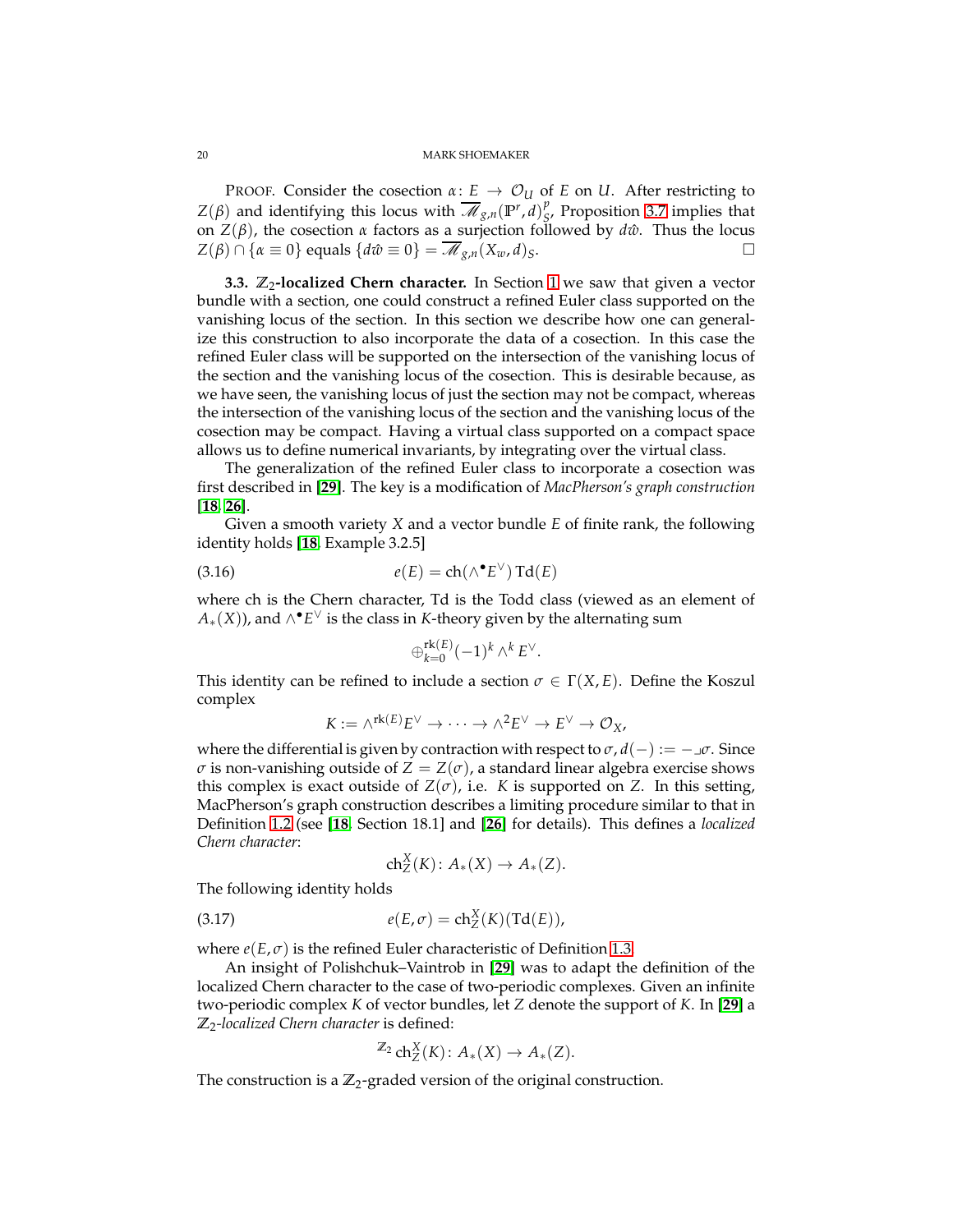<span id="page-20-2"></span>DEFINITION 3.10. Assume we have a vector bundle  $E \rightarrow X$  with a section  $\sigma \in \Gamma(X, E)$  and a cosection  $\rho \in \text{hom}(E, \mathcal{O}_X)$  such that  $\rho(\sigma) = 0$ . Define the vector bundles

$$
F_0 := \bigoplus_k \wedge^{2k} E^{\vee}
$$
  

$$
F_{-1} := \bigoplus_k \wedge^{2k+1} E^{\vee},
$$

and define a differential between them  $d(-) := - \wedge \rho + -\mu \sigma$ . One can check that  $d_{i+1} \circ d_i = id_{F_i} \cdot \rho(\sigma) = 0$ . Denote by  $\{\rho, \sigma\}$  the two-periodic complex of vector bundles:

$$
\{\rho,\sigma\}:=\cdots\to F_{-1}\xrightarrow{d_{-1}}F_0\xrightarrow{d_0}F_{-1}\xrightarrow{d_{-1}}F_0\to\cdots.
$$

It is shown in [[30](#page-27-1), Lemma 1.4.1] that the support of  $\{\rho, \sigma\}$  is  $Z(\sigma) \cap \{\rho \equiv 0\}$ . The complex  $\{\rho, \sigma\}$  may be viewed as a two-periodic generalization of the Koszul complex to include a cosection; we will to refer it as a *two-periodic Koszul complex*.

<span id="page-20-1"></span>**3.4. The virtual class.** Let us now return to the setting of Section [3.2.](#page-14-3) Given Assumption [3.5,](#page-15-0) we have a vector bundle  $E \rightarrow U$ , together with a section  $\beta \in$  $\Gamma(U, E)$  and a cosection  $\alpha \in \text{hom}(E, \mathcal{O}_U)$ .

<span id="page-20-0"></span>PROPOSITION 3.11. [**[30](#page-27-1)**, Lemma 4.2.6] *The function α*(*β*) *is identically zero.*

PROOF. Recall from Definition [3.2,](#page-13-0) that *U* is an open subset of tot(*A*),  $A \xrightarrow{\delta} B$ is a two term complex of vector bundles on *S*, *E* is the pullback of *B* via the map *τ* : tot(*A*)  $\rightarrow$  *S*, and  $\beta \in \Gamma(\text{tot}(A), E)$  is the section induced by  $\delta$ .

First note that the section  $\beta$  is equal to  $\tau^* \delta(a)$ , where  $a \in \Gamma(\text{tot}(A), \tau^*(A))$ is the tautological section. The composition  $\alpha(\beta)$  is given by  $\tau^*\tilde{\alpha}\left(\frac{a^k}{k!}\otimes \tau^*\delta(a)\right)$ , where  $\tilde{\alpha}$  is defined in [\(3.6\)](#page-15-2). On the other hand,  $\frac{a^k}{k!} \otimes \tau^* \delta(a)$  is equal to  $\tau^* d_{k+1} \left( \frac{a^{k+1}}{(k+1)} \right)$ (*k*+1)!  $\overline{ }$ By the commutativity of the first square of [\(3.6\)](#page-15-2),

$$
\alpha(\beta) = \tau^*(\tilde{\alpha} \circ d_{k+1}) \left( \frac{a^{k+1}}{(k+1)!} \right) = 0.
$$

By Proposition [3.11,](#page-20-0) we can construct the two-periodic Koszul complex {*α*, *β*} as above. The support of  $\{\alpha, \beta\}$  is given by  $Z(\beta) \cap \{\alpha \equiv 0\}$  which, by Corollary [3.9,](#page-18-0) is  $\overline{\mathcal{M}}_{g,n}(X_w,d)_S$ . In analogy with [\(3.17\)](#page-19-0), we make the following definition.

DEFINITION 3.12. Let  $\mathscr{M}_{X_w} := \overline{\mathscr{M}}_{g,n}(X_w,d)_S.$  Define the virtual class

$$
\left[\overline{\mathscr{M}}_{g,n}(\mathbb{P}^r,d)^p_{S}\right]^{\text{vir}}:=\mathbb{Z}_2 \,\mathrm{ch}^U_{\mathscr{M}_{X_w}}(\{\alpha,\beta\})(\mathrm{Td}(E))\in A_*(\overline{\mathscr{M}}_{g,n}(X_w,d)_S).
$$

REMARK 3.13. If Assumption [3.5](#page-15-0) held for  $S = \mathfrak{Bun}_{g,n,d}^{\circ}$ , we would obtain a virtual class

$$
\left[\overline{\mathscr{M}}_{g,n}(\mathbb{P}^r,d)^p\right]^{\text{vir}}\in A_*(\overline{\mathscr{M}}_{g,n}(X_w,d)).
$$

Unfortunately Assumption [3.5](#page-15-0) may not hold in this case. In Section [4](#page-21-0) we explain how to overcome this difficulty.

.

 $\Box$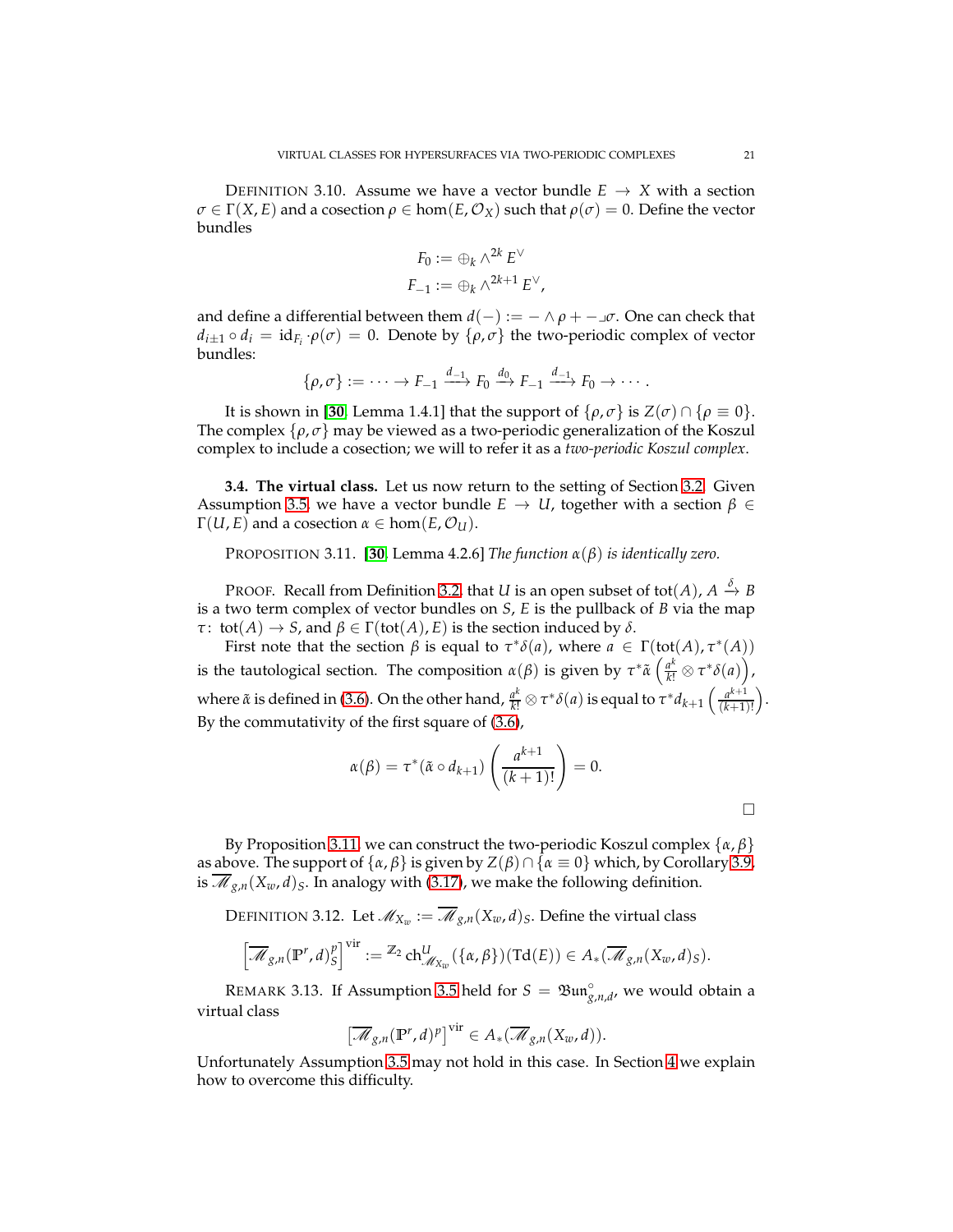## **4. Technical assumptions and the "two-step procedure"**

<span id="page-21-0"></span>The construction of a virtual class on  $\overline{\mathcal{M}}_{g,n}(X_w, d)$  using the method of Sec-tion [3.4](#page-20-1) would require Assumption [3.5](#page-15-0) holding for  $\mathfrak{Bun}^{\circ}_{g,n,d}$ . This is not known, and likely not true. In this section we describe a "two-step procedure" to circumvent the problem. For details and a general formulation see Section 4 of [**[11](#page-26-5)**].

**4.1. Step 1: a projective embedding.** Fix *g*, *n*, *d* ≥ 0 such that  $2g - 2 + n > 0$ . We first embed  $\overline{\mathscr{M}}_{g,n}(\mathbb{P}^r,d)$  into (the smooth locus of) a larger space of stable maps.

Consider the stabilization map:

st: Bun<sub>g,n,d</sub>
$$
\rightarrow \overline{\mathcal{M}}_{g,n}
$$
,

which forgets the line bundle  $\mathcal L$  and stabilizes the curve. Let  $\tilde{\rm st}\colon\mathfrak C\to\mathcal C_{\rm st}$  denote the map between the universal curves over  $\mathfrak{Bun}^{\circ}_{g,n,d} \to \overline{\mathscr{M}}_{g,n}$ . The coarse underlying space  $\mathcal{L}_{st}$  associated to the Deligne–Mumford stack  $\mathcal{L}_{st}$  is projective, and so can be embedded into  $\mathbb{P}^{N-1}$ . We obtain the following diagram:



Let  $\mathcal{N} \to \mathfrak{C}$  denote the line bundle  $\mathcal{N} = \tilde{\mathfrak{st}}^* \circ \rho^* (\mathcal{O}_{\mathbb{P}^{N-1}}(1)).$  One can choose an appropriate projective embedding  $\underline{\mathcal{C}}_{\rm st}\subset\mathbb{P}^{N-1}$  so that  $\mathcal{L}\otimes\mathcal{N}$  is  $\pi$ -acyclic. Consider the Euler sequence

$$
0 \to \mathcal{O}_{\mathbb{P}^{N-1}} \to \mathcal{O}_{\mathbb{P}^{N-1}}(1)^{\oplus N} \to T\mathbb{P}^{N-1} \to 0.
$$

Pulling this back to  $\mathfrak C$  and tensoring with  $\mathcal V_1=\mathcal L^{\oplus r+1}$ , we obtain

$$
0\to \mathcal{V}_1\to \mathcal{M}^{\oplus M}\to \mathcal{Q}\to 0
$$

where  $M := \mathcal{L} \otimes \mathcal{N}$ ,  $M = (r+1)N$  and  $\mathcal{Q} = \mathcal{V}_1 \otimes \tilde{\mathfrak{st}}^* \circ \rho^*(T\mathbb{P}^{N-1})$ . Pushing forward via  $\pi$  we obtain the long exact sequence on  $\mathfrak{Bun}^{\circ}_{g,n,d}$ .

(4.1) 
$$
0 \to \pi_*(\mathcal{V}_1) \to \pi_*\left(\mathcal{M}^{\oplus M}\right) \to \pi_*(\mathcal{Q})
$$

$$
\to \mathbb{R}^1 \pi_*(\mathcal{V}_1) \to 0
$$

where the last terms are zero because  $M$  was constructed to be  $\pi$ -acyclic. Letting

$$
A'_1 := \pi_* \left( \mathcal{M}^{\oplus M} \right)
$$
  

$$
B'_1 := \pi_* \left( \mathcal{Q} \right),
$$

,

we see that  $[A'_1 \rightarrow B'_1]$  is a two term resolution of  $\mathbb{R}\pi_*(\mathcal{V}_1)$  by vector bundles. We also obtain an embedding tot $(\pi_*\mathcal{V}_1)$  in tot $(A'_1)$ . Let

$$
\tau: \,\text{tot}(A'_1) \to \mathfrak{Bun}^{\circ}_{g,n,d}
$$

denote the map forgetting the sections. Then tot( $\pi_*\mathcal{V}_1$ ) is the zero locus of the section  $\beta_1 \in \Gamma(\text{tot}(\tilde{A}'_1), \tau^*(B'_1))$  induced by the map  $A'_1 \to B'_1$ .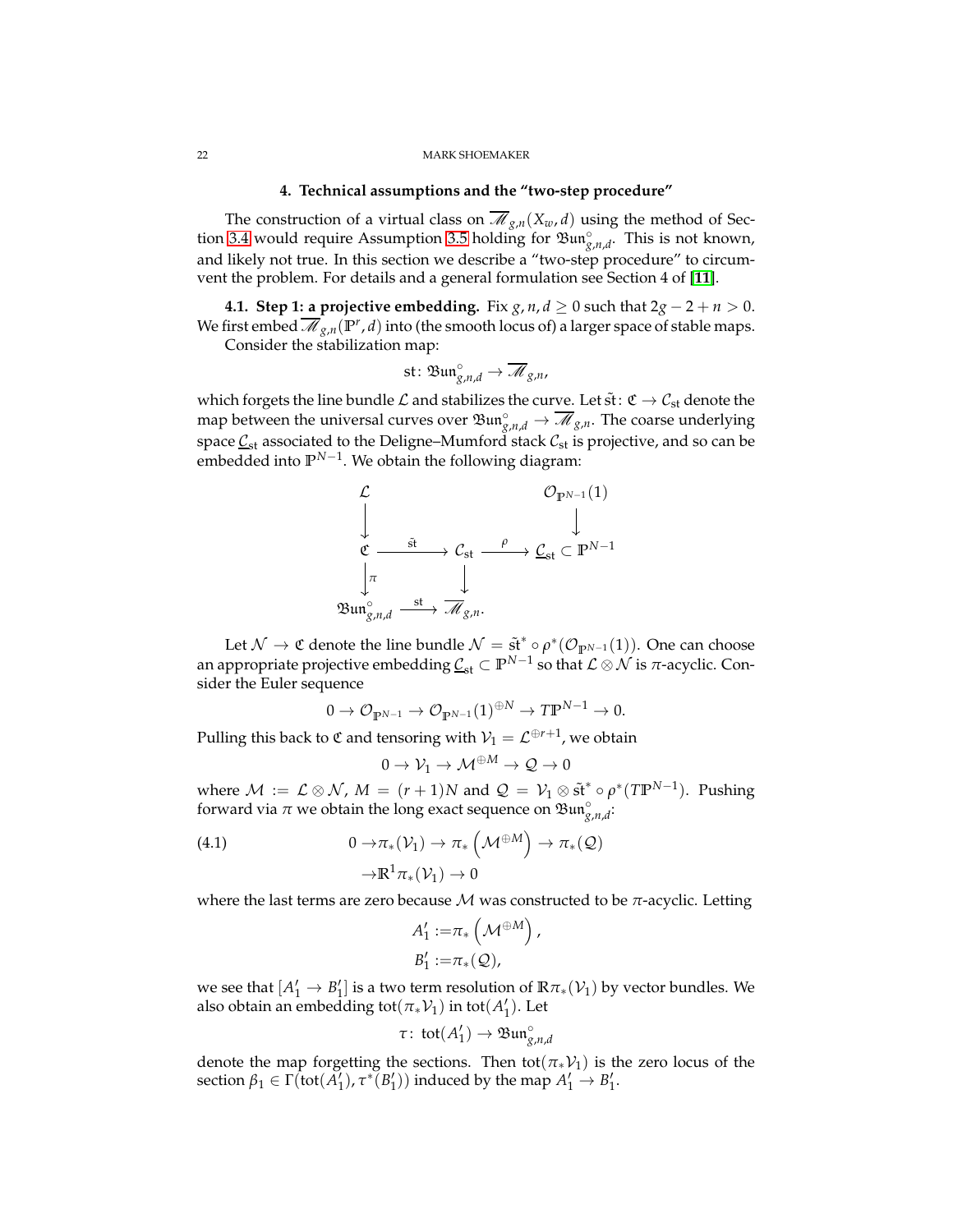The section of  $\mathcal{N}^{\oplus N}$  obtained by pulling back the first terms of the Euler sequence is nowhere vanishing. Therefore nowhere vanishing sections of  $V_1$  are mapped to nowhere vanishing sections of  $\mathcal{M}^{\oplus M}$ . Define  $U_1$  to be the open substack of tot( $A'_1$ ) consisting of sections of  $M^{\oplus M}$  which are nowhere vanishing. Note that these sections correspond to a map to **P** *<sup>M</sup>*−<sup>1</sup> of some degree *e*. This realizes  $U_1$  as an open subset of  $\overline{\mathscr{M}}_{g,n}(\mathbb{P}^{M-1},e)$ . By construction  $U_1$  is a smooth Deligne–Mumford stack, lying in the smooth locus of  $\overline{\mathscr{M}}_{g,n}(\mathbb{P}^{M-1},e)$ . Let  $\overline{\mathcal{U}}_1$ denote the closure of *U*<sub>1</sub> in  $\overline{\mathcal{M}}_{g,n}(\mathbb{P}^{M-1},e)$ . The zero locus of  $\beta_1|_{U_1}$  is equal to  $\overline{\mathscr{M}}_{g,n}(\mathbb{P}^r,d)$ . We have

$$
\overline{\mathcal{M}}_{g,n}(\mathbb{P}^r,d)\hookrightarrow U_1\subset \overline{U}_1\subset \overline{\mathcal{M}}_{g,n}(\mathbb{P}^{M-1},e).
$$

**4.2. Step 2: an admissible resolution.** The next step is to construct a second resolution, this time of  $\tau^*(\mathbb{R}\pi_*\mathcal{V})$  over  $U_1$ . Because  $\overline{U}_1$  has projective coarse moduli space, this can be done in such a way that the map  $\tilde{\alpha}$  is realized at the level of complexes.

Let  $\pi_{U_1} : \mathcal{C}_{U_1} \to U_1$  and  $\pi_{\overline{U}_1} : \mathcal{C}_{\overline{U}_1} \to U_1$  denote the universal curves over  $U_1$ and  $U_1$  respectively. Let  $\mathcal{L}_{U_1}, \mathcal{N}_{U_1}$ , and  $\mathcal{M}_{U_1}$  denote the pullback of  $\mathcal{L}, \mathcal{N}$ , and  $\mathcal{M}$ from C to  $\tilde{C}_{U_1}$ . These line bundles naturally extend to line bundles  $\mathcal{L}_{\overline{U}_1}$ ,  $\mathcal{N}_{\overline{U}_1}$ , and  $\mathcal{M}_{\overline{U}_1}$  over  $\overline{\overline{U}}_1$  as follows. Since  $\overline{U}_1\subset\overline{\mathscr{M}}_{g,n}({\mathbb P}^{M-1},e)$ , there exists a universal map *f* :  $\mathcal{C}_{\overline{U}_1}$  →  $\mathbb{P}^{M-1}$ . Define  $\mathcal{M}_{\overline{U}_1}$  to be the pullback of  $\mathcal{O}_{\mathbb{P}^{M-1}}(1)$ . On the other hand by forgetting  $f$  and stabilizing the curve, we get a map  $\overline{U}_1\subset \overline{\mathscr{M}}_{g,n}({\mathbb{P}}^{M-1},e)\to$  $\overline{\mathcal{M}}_{g,n}$ , and consequently a map

$$
\mathcal{C}_{\overline{\mathcal{U}}_1} \rightarrow \mathcal{C}_{\mathrm{st}} \rightarrow \underline{\mathcal{C}}_{\mathrm{st}} \hookrightarrow \mathbb{P}^{N-1}.
$$

Define  $\mathcal{N}_{\overline{\mathcal{U}}_1}$  to be the pullback of  $\mathcal{O}_{\mathbb{P}^{N-1}}(1).$  Finally, define

$$
\mathcal{L}_{\overline{U}_1} := \mathcal{M}_{\overline{U}_1} \otimes \mathcal{N}_{\overline{U}_1}^{\vee}
$$

.

The line bundle  $\mathcal{L}_{\overline{U}_1}\to\mathcal{C}_{\overline{U}_1}$  is a degree  $d$  line bundle over the family  $\mathcal{C}_{\overline{U}_1}\to U_1$  of pre-stable curves, therefore there is an induced map  $\overline{\mathcal{U}}_1 \to \mathfrak{Bun}_{g,n,d}$ , which, when restricted to  $U_1\subset \overline{U}_1$ , recovers the forgetful map  $U_1\to \mathfrak{Bun}^\circ_{g,n,d}\subset \mathfrak{Bun}_{g,n,d}.$ 

Let

$$
\begin{aligned} \mathcal{V}_{\overline{\mathcal{U}}_1,1} &:= \mathcal{L}_{\overline{\mathcal{U}}_1}^{\oplus r+1}, \\ \mathcal{V}_{\overline{\mathcal{U}}_1,2} &:= \mathcal{L}_{\overline{\mathcal{U}}_1}^{\otimes-k} \otimes \omega_{\pi_{\overline{\mathcal{U}}_1}} \end{aligned}
$$

and define

$$
\mathcal{V}_{\overline{\mathcal{U}}_1}:=\mathcal{V}_{\overline{\mathcal{U}}_1,1}\oplus \mathcal{V}_{\overline{\mathcal{U}}_1,2}.
$$

Let  $\mathcal{V}_{U_1,1}, \mathcal{V}_{U_1,2}$ , and  $\mathcal{V}_{U_1}$  denote the corresponding restrictions to  $\mathcal{C}_{U_1}$ .

Using the fact that  $\overline{U}_1$  has projective coarse underlying space, we can resolve  $\mathcal{V}_{\overline{U}_1}$  by a two term complex of vector bundles for which the map  $\tilde{\alpha}$  is realized at the level of complexes.

<span id="page-22-0"></span>PROPOSITION 4.1. [**[11](#page-26-5)**, Proposition 3.5.2] *On U*<sup>1</sup> *, there exist resolutions*

$$
[A''_{\overline{U}_1,1} \to B''_{\overline{U}_1,1}] \sim R\pi_*(\mathcal{V}_{\overline{U}_1,1}),
$$
  

$$
[A''_{\overline{U}_1,2} \to B''_{\overline{U}_1,2}] \sim R\pi_*(\mathcal{V}_{\overline{U}_1,2})
$$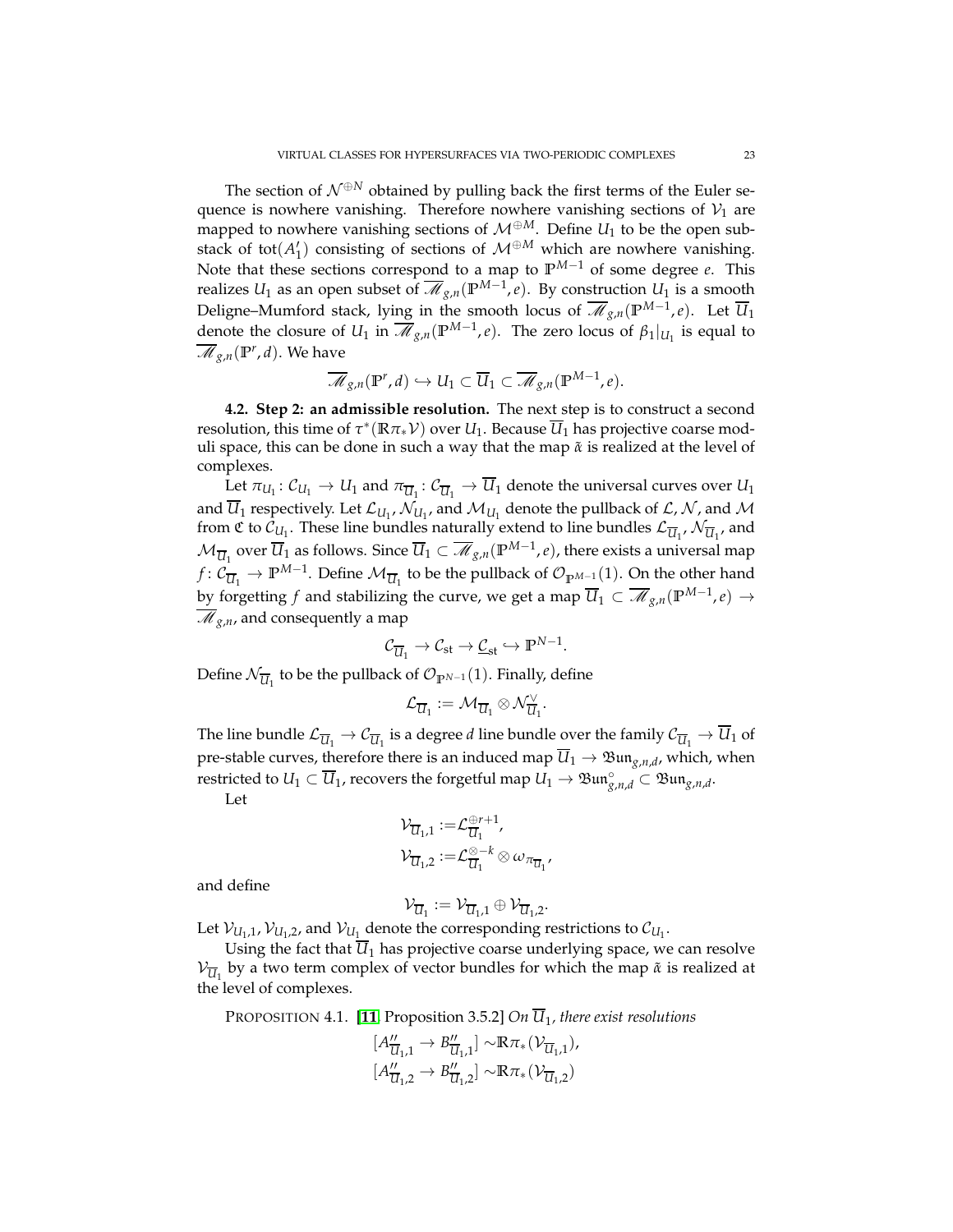*such that, if we let*

$$
[A_{\overline{U}_1}'' \to B_{\overline{U}_1}''] := [A_{\overline{U}_1,1}'' \oplus A_{\overline{U}_1,2}'' \to B_{\overline{U}_1,1}'' \oplus B_{\overline{U}_1,2}''],
$$

*there exists a map*

$$
\tilde{\alpha} \colon \operatorname{Sym}^k(A''_{\overline{U}_1}) \otimes B''_{\overline{U}_1} \to \mathcal{O}_{\overline{U}_1}
$$

*fitting into the diagram* [\(3.6\)](#page-15-2) *on*  $\overline{U}_1$  *and realizing the map from Proposition* [3.3](#page-14-4) *at the level of complexes.*

Let

$$
A''_{U_1,1} \to B''_{U_1,1},
$$
  

$$
A''_{U_1,2} \to B''_{U_1,2},
$$

denote the restrictions of

$$
A''_{\overline{U}_1,1} \rightarrow B''_{\overline{U}_1,1'}
$$
  

$$
A''_{\overline{U}_1,2} \rightarrow B''_{\overline{U}_1,2'}
$$

to  $U_1$ . Let

$$
A'_{U_1,1} := \tau^*(A'_1),
$$
  

$$
B'_{U_1,1} := \tau^*(B'_1).
$$

In the derived category  $D(U_1)$  we have the equivalence

$$
[A''_{U_1,1} \to B''_{U_1,1}] \sim [A'_{U_1,1} \to B'_{U_1,1}].
$$

By standard arguments (see Lemma 3.6.5 of [**[11](#page-26-5)**]) there exists another resolution  $\left[\check{A}_{U_1,1} \to B_{U_1,1}\right]$  of  $\mathbb{R}\pi_*(\mathcal{V}_{U_1,1})$  and a roof diagram

(4.2)  

$$
A_{U_1,1} \xrightarrow{d_1} B_{U_1,1}
$$

$$
A_{U_1,1}^{\prime\prime} \xrightarrow{d_1^{\prime\prime}} B_{U_1,1}^{\prime\prime} \xrightarrow{d_1^{\prime}} A_{U_1,1}^{\prime\prime} \xrightarrow{d_1^{\prime}} B_{U_1,1}^{\prime\prime}
$$

where the diagonal maps of two-term complexes are quasi-isomorphisms. Consider the resolution of  $\bar{\mathbb{R}}\pi_*(\mathcal{V}_{U_1})$  given by

<span id="page-23-0"></span>
$$
[A_{U_1} \to B_{U_1}] := [A_{U_1,1} \oplus A''_{U_1,2} \to B_{U_1,1} \oplus B''_{U_1,2}].
$$

By composing the map *α*˜ of Proposition [4.1](#page-22-0) with the left diagonal map of [\(4.2\)](#page-23-0), we obtain the map (which by abuse of notation we will also denote as *α*˜)

<span id="page-23-1"></span>(4.3) 
$$
\tilde{\alpha} \colon \operatorname{Sym}^k(A_{U_1}) \otimes B_{U_1} \to \mathcal{O}_{U_1}.
$$

This map fits into the diagram  $(3.6)$  over  $U_1$  and and realizes the map from Proposition [3.3](#page-14-4) at the level of complexes.

Consider the morphism

$$
\tilde{\tau} \colon \mathrm{tot}(A_{U_1}) \to U_1
$$

forgetting the section of  $A_{U_1}$ . Define  $E := \tilde{\tau}^*(B_{U_1})$ . The map  $[A_{U_1} \to B_{U_1}]$  defines a section

$$
\beta \in \Gamma(\text{tot}(A_{U_1}), E)
$$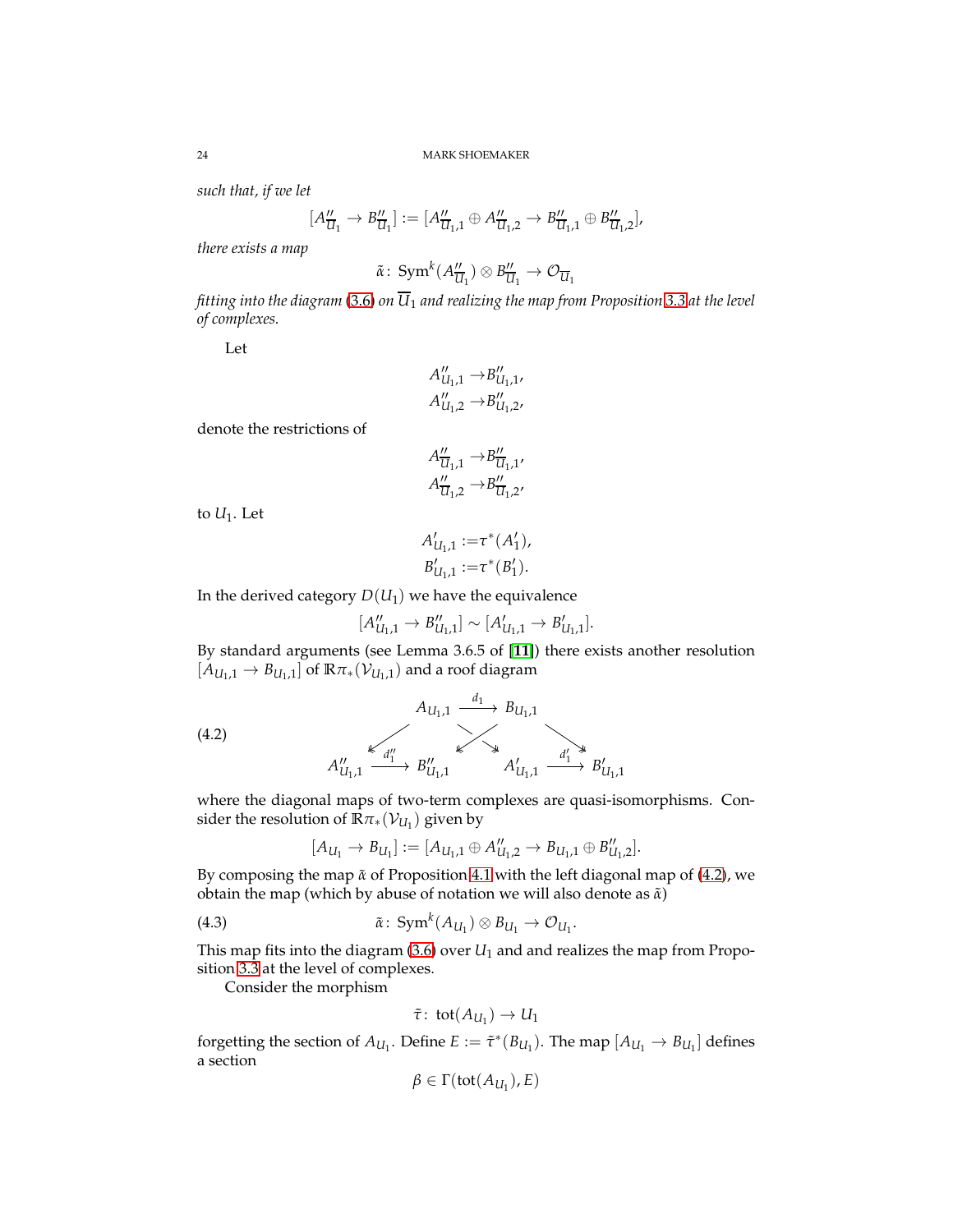and the map *α*˜ of [\(4.3\)](#page-23-1) defines a cosection

$$
\alpha \in \text{hom}(E, \mathcal{O}_{\text{tot}(A_{U_1})}).
$$

The function  $\alpha(\beta)$  is equal to zero by Proposition [3.11.](#page-20-0) We can therefore define the two-periodic complex {*α*, *β*} as in Definition [3.10.](#page-20-2)

**4.3. The cut-down procedure.** The space  $\text{tot}(A_{U_1})$  lies over  $U_1 \subset \text{tot}(A'_1)$ , so the relative dimension of tot $(A_{U_1}) \to \mathfrak{Bun}_{g,n,d}^{\circ}$  is  $rank(A_{U_1}) + rank(A'_1)$ . If we view  $E = \tilde{\tau}^*(B_{U_1})$  as an obstruction bundle, the relative virtual dimension over  $\mathfrak{Bun}_{g,n,d}^{\circ}$  is

$$
rank(A_{U_1}) - rank(B_{U_1}) + rank(A'_1) = \chi(\mathbb{R}\pi_*\mathcal{V}) + rank(A'_1)
$$

which is too large by  $rank(A'_1)$ . This overcounting is due to the fact that we resolved  $\mathbb{R}\pi_*(\mathcal{V}_1)$  $\mathbb{R}\pi_*(\mathcal{V}_1)$  $\mathbb{R}\pi_*(\mathcal{V}_1)$  twice.<sup>1</sup> We must correct for this redundancy by choosing an appropriate closed subset of codimension equal to  $\text{rank}(A'_1)$ .

We have tautological sections taut  $\in \Gamma(\text{tot}(A_{U_1}), \tilde{\tau}^*(A_{U_1,1}))$  and taut'  $\in \Gamma(U_1, A'_{U_1,1})$ . Let  $f_1: A_{U_1,1} \to A'_{U_1,1}$  denote the surjective map from [\(4.2\)](#page-23-0). Consider the section

 $\xi := \tilde{\tau}^*(f_1) \circ \text{taut} - \tilde{\tau}^*(\text{taut}') \in \Gamma(\text{tot}(A_{U_1}), \tilde{\tau}^*(A'_{U_1,1})).$ 

DEFINITION 4.2. Define the substack of  $\text{tot}(A_{U_1})$ 

$$
\Box := \{\xi = 0\}.
$$

By definition of  $\xi$ ,  $\square$  consists of triples  $(a'_1, a_1, a_2)$  where  $a'_1 \in U_1 \subset \text{tot}(A'_1)$ ,  $a_1 \in \text{tot}(A_{U_1,1})|_{a'_1}$ , and  $a_2 \in \text{tot}(A_{U_1,2})|_{a'_1}$  such that  $f_1(a_1) = a'_1$ . Because  $f_1$  is surjective,  $\Box$  will be smooth of relative dimension  $\text{rank}(A_{U_1})$  over  $\mathfrak{Bun}^{\circ}_{g,n,d}$ .

Let

$$
\iota\colon\square\hookrightarrow\mathsf{tot}(A_{U_1})
$$

denote the inclusion.

DEFINITION 4.3. Define the *Fundamental two-periodic Koszul complex*

$$
K_{g,n,d} := \iota^*(\{\alpha,\beta\}).
$$

The terms of  $K_{g,n,d}$  consist of the wedge powers of  $\iota^*(E)$ .

PROPOSITION 4.4. *The support of*  $K_{g,n,d}$  *is contained in*  $\overline{\mathscr{M}}_{g,n}(X_w,d)$ *.* 

PROOF. By [**[30](#page-27-1)**, Lemma 1.4.1],

$$
\operatorname{supp}\left(K_{g,n,d}\right)=Z(\iota^*(\beta))\cap\{\iota^*(\alpha)\equiv 0\}.
$$

The locus  $Z(\iota^*(\beta))$  is equal to  $\overline{\mathscr{M}}_{g,n}(\mathbb{P}^r,d)^p$  after restricting to  $\Box$  in tot $(A_{U_1})$  . By Corollary [3.9,](#page-18-0) the intersection of this with  $\{t^*(\alpha) \equiv 0\}$  is equal to

$$
\overline{\mathcal{M}}_{g,n}(\mathbb{P}^r,d)^p \cap \{d\hat{w} \equiv 0\} = \overline{\mathcal{M}}_{g,n}(X_w,d).
$$

<span id="page-24-1"></span>DEFINITION 4.5. Let  $\mathcal{M}_{X_w} = \overline{\mathcal{M}}_{g,n}(X_w, d)$ . Define the virtual class

$$
\left[\overline{\mathcal{M}}_{g,n}(\mathbb{P}^r,d)^p\right]^{\text{vir}}:=\mathbb{Z}_2\operatorname{ch}^{\square}_{\mathcal{M}_{X_w}}(K_{g,n,d})(\operatorname{Td}(\iota^*(E)))\in A_*(\overline{\mathcal{M}}_{g,n}(X_w,d)).
$$

<span id="page-24-0"></span> $^1$ More precisely,  $[A'_1 \to B'_1]$  resolved  $\mathbb{R}\pi_*(\mathcal{V}_1)$ , and  $[A_{U_1,1} \to B_{U_1,1}]$  resolved  $\tau^*(\mathbb{R}\pi_*(\mathcal{V}_1))$ .

 $\Box$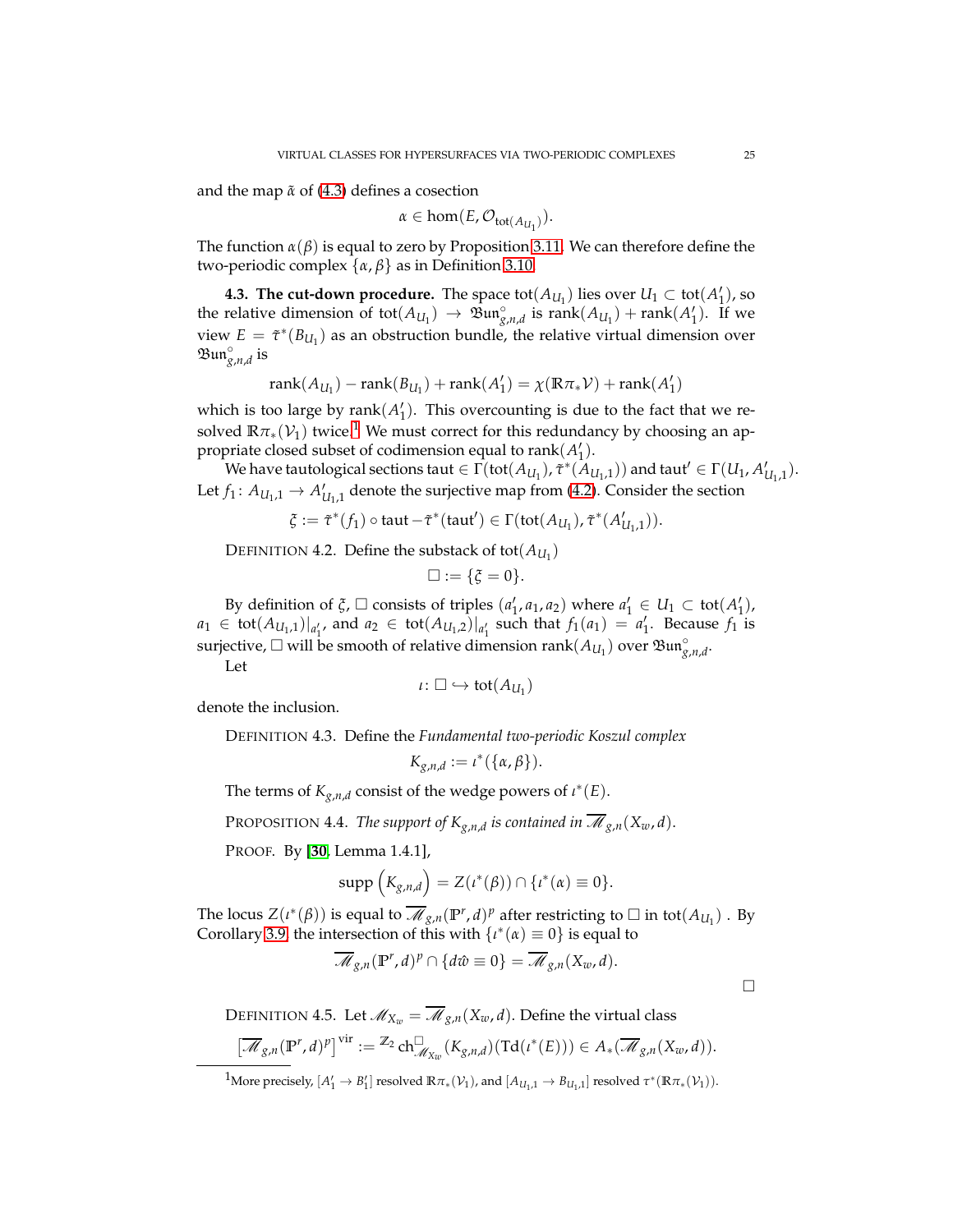Definition [4.5](#page-24-1) gives a new construction of the virtual fundamental class on the space of stable maps to a hypersurface, using a generalization of the refined Euler class to two-periodic complexes. We state without proof two comparison results to show that this class agrees with previous constructions of the virtual fundamental class.

PROPOSITION 4.6. [[11](#page-26-5), Proposition 6.1.7] *The virtual class*  $\left[\overline{\mathscr{M}}_{g,n}(\mathbb{P}^r,d)^p\right]^\text{vir}$ *agrees with the* cosection-localized *virtual fundamental class defined by Chang–Li in* [**[5](#page-26-13)**]*.*

The proof uses results of [[6](#page-26-20)] together with the compatibility of  $\tilde{\alpha}$  and *d* $\hat{\omega}$  described in Proposition [3.7.](#page-16-3)

On the other hand, the cosection-localized virtual fundamental class has been shown to agree with the original virtual fundamental class of Behrend-Fantechi.

PROPOSITION 4.7. [**[5,](#page-26-13) [22,](#page-26-21) [7](#page-26-22)**] *The cosection-localized virtual fundamental of* [**[5](#page-26-13)**] *is* equal to the Behrend–Fantechi virtual fundamental class up to a sign of  $(-1)^{\chi({\cal L}^{\otimes k})}.$ 

In [**[5](#page-26-13)**, Theorem 1.1], Chang–J. Li prove that the degree of the virtual classes agree in the case of stable maps to a quintic three-fold with  $n = 0$ . In [[22](#page-26-21), Theorem 3.2] and [**[7](#page-26-22)**, Theorem 1.1], Kim–Oh and Chang–M.-L. Li prove that the virtual classes themselves agree.

## **5. Conclusions and further directions**

<span id="page-25-0"></span>In these notes we have used two-periodic Koszul complexes and the localized top Chern class to give a new construction of the virtual fundamental class for Gromov–Witten theory of a projective hypersurface. This method was first developed by Polishchuk–Vaintrob in [**[29](#page-27-3)**], where these ideas were employed to give a mathematical definition of the Witten top Chern class on the moduli space of spin curves.

In fact the methods described above apply in greater generality than has been treated here. The general context in which one might use such techniques is that of a *gauged linear sigma model* (GLSM). This includes both Gromov–Witten theory of a complete intersection as well as FJRW theory of a singularity as special cases. For a detailed description of the mathematical theory of the GLSM, as well as a construction of corresponding enumerative invariants in certain cases, see [**[16](#page-26-9)**].

Although less familiar to mathematicians than Gromov–Witten theory, one place in which GLSMs arise naturally is through mirror symmetry and wall crossing correspondences with Gromov–Witten theory. The most well-known example of this is the Landau–Ginzburg/Calabi–Yau correspondence of [**[9,](#page-26-23) [8,](#page-26-24) [24](#page-26-25)**], relating Gromov–Witten theory and FJRW theory of the quintic. An analogous result involving more exotic GLSMs, known as *hybrid models*, appears in [**[13](#page-26-19)**].

In contrast to Gromov–Witten theory of hypersurfaces, for FJRW theory and general hybrid model GLSMs, a more general construction than the two-periodic Koszul complex is needed to define the corresponding enumerative theory. In this level of generality, two-periodic complexes are replaced by so-called matrix factorizations. Such a construction was accomplished first in FJRW theory in [**[30](#page-27-1)**]. It was generalized to hybrid model GLSMs in [**[11](#page-26-5)**].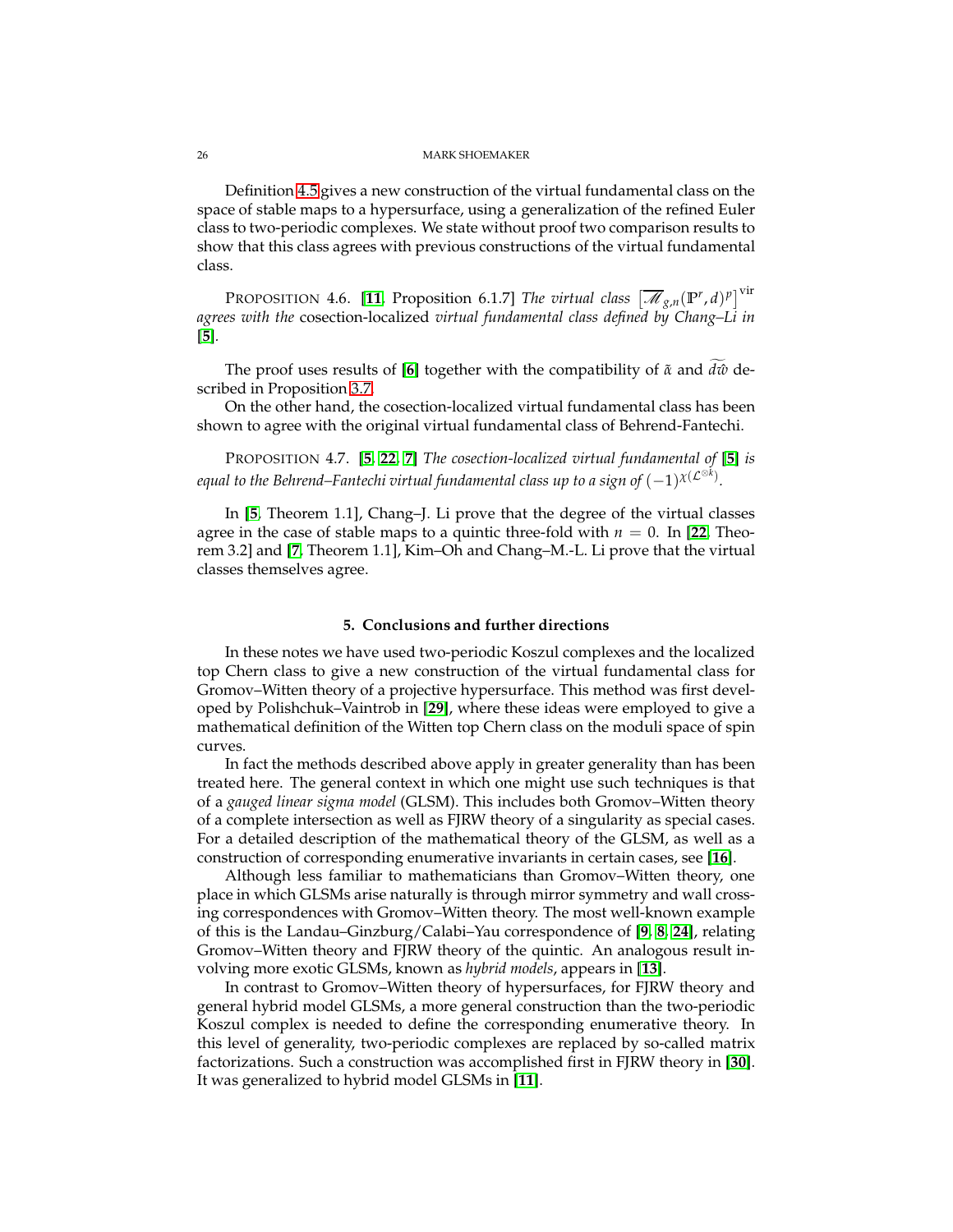### <span id="page-26-0"></span>**References**

- <span id="page-26-14"></span><span id="page-26-1"></span>1. K. Behrend, *Gromov-Witten invariants in algebraic geometry*, Inventiones Mathematicae **127** (1997), no. 3, 601–617. MR 1431140
- 2. , *Algebraic Gromov-Witten invariants*, New trends in algebraic geometry (Warwick, 1996), London Math. Soc. Lecture Note Ser., vol. 264, Cambridge Univ. Press, Cambridge, 1999, pp. 19– 70. MR 1714820
- <span id="page-26-11"></span><span id="page-26-2"></span>3. Kai Behrend and Barbara Fantechi, *The intrinsic normal cone*, Inventiones Mathematicae **128** (1997), no. 1, 45–88.
- 4. Raoul Bott and Loring W. Tu, *Differential forms in algebraic topology*, Graduate Texts in Mathematics, vol. 82, Springer-Verlag, New York-Berlin, 1982. MR 658304
- <span id="page-26-13"></span>5. Huai-Liang Chang and Jun Li, *Gromov–Witten invariants of stable maps with fields*, International mathematics research notices **2012** (2011), no. 18, 4163–4217.
- <span id="page-26-20"></span>6. Huai-Liang Chang, Jun Li, and Wei-Ping Li, *Witten's top Chern class via cosection localization*, Inventiones mathematicae **200** (2015), no. 3, 1015–1063.
- <span id="page-26-22"></span>7. Huai-Liang Chang and Mu-lin Li, *Invariants of stable quasimaps with fields*, Trans. Amer. Math. Soc. **373** (2020), no. 5, 3669–3691. MR 4082252
- <span id="page-26-24"></span>8. Alessandro Chiodo, Hiroshi Iritani, and Yongbin Ruan, *Landau-Ginzburg/Calabi-Yau correspondence, global mirror symmetry and Orlov equivalence*, Publ. Math. Inst. Hautes Etudes Sci. ´ **119** (2014), 127– 216. MR 3210178
- <span id="page-26-23"></span>9. Alessandro Chiodo and Yongbin Ruan, *Landau-Ginzburg/Calabi-Yau correspondence for quintic threefolds via symplectic transformations*, Invent. Math. **182** (2010), no. 1, 117–165.
- <span id="page-26-16"></span>10. Ionut¸ Ciocan-Fontanine and Bumsig Kim, *Moduli stacks of stable toric quasimaps*, Adv. Math. **225** (2010), no. 6, 3022–3051. MR 2729000
- <span id="page-26-5"></span>11. Ionut Ciocan-Fontanine, David Favero, Jérémy Guéré, Bumsig Kim, and Mark Shoemaker, *Fundamental factorization of a GLSM, part I: Construction*, preprint: arxiv.org/abs/1802.05247, 2018.
- <span id="page-26-17"></span>12. Ionut Ciocan-Fontanine, Bumsig Kim, and Davesh Maulik, *Stable quasimaps to GIT quotients*, Journal of Geometry and Physics **75** (2014), 17–47.
- <span id="page-26-19"></span>13. Emily Clader, *Landau-Ginzburg/Calabi-Yau correspondence for the complete intersections X*3,3 *and X*2,2,2,2, Adv. Math. **307** (2017), 1–52. MR 3590512
- <span id="page-26-18"></span>14. David A. Cox and Sheldon Katz, *Mirror symmetry and algebraic geometry*, Mathematical Surveys and Monographs, vol. 68, American Mathematical Society, Providence, RI, 1999. MR 1677117
- <span id="page-26-8"></span>15. Huijun Fan, Tyler Jarvis, and Yongbin Ruan, *The Witten equation, mirror symmetry, and quantum singularity theory*, Annals of Mathematics **178** (2013), no. 1, 1–106.
- <span id="page-26-9"></span><span id="page-26-3"></span>16. , *A mathematical theory of the gauged linear sigma model*, Geometry & Topology **22** (2017), no. 1, 235–303.
- 17. Kenji Fukaya and Kaoru Ono, *Arnold conjecture and Gromov-Witten invariant*, Topology **38** (1999), no. 5, 933–1048. MR 1688434
- <span id="page-26-10"></span>18. William Fulton, *Intersection theory*, second ed., Ergebnisse der Mathematik und ihrer Grenzgebiete. 3. Folge. A Series of Modern Surveys in Mathematics [Results in Mathematics and Related Areas. 3rd Series. A Series of Modern Surveys in Mathematics], vol. 2, Springer-Verlag, Berlin, 1998. MR 1644323
- <span id="page-26-15"></span>19. William Fulton and Rahul Pandharipande, *Notes on stable maps and quantum cohomology*, preprint arXiv:9608011 (1996).
- <span id="page-26-12"></span>20. A. Grothendieck and J. Dieudonné, Éléments de géométrie algébrique. III. Étude cohomologique des fais*ceaux coh´erents. II*, Inst. Hautes Etudes Sci. Publ. Math. (1963), no. 17, 91. MR 0163911 ´
- <span id="page-26-6"></span>21. Robin Hartshorne, *Algebraic geometry*, Springer-Verlag, New York-Heidelberg, 1977, Graduate Texts in Mathematics, No. 52. MR 0463157
- <span id="page-26-21"></span>22. Bumsig Kim and Jeongseok Oh, *Localized chern characters for 2-periodic complexes*, preprint arXiv:1804.03774, 2018.
- <span id="page-26-7"></span>23. Joachim Kock and Israel Vainsencher, *An invitation to quantum cohomology*, Progress in Mathematics, vol. 249, Birkhäuser Boston, Inc., Boston, MA, 2007, Kontsevich's formula for rational plane curves. MR 2262630
- <span id="page-26-25"></span>24. Yuan-Pin Lee, Nathan Priddis, and Mark Shoemaker, *A proof of the Landau-Ginzburg/Calabi-Yau correspondence via the crepant transformation conjecture*, Ann. Sci. Ec. Norm. Sup´er. ´ **49** (2016), no. 6.
- <span id="page-26-4"></span>25. Jun Li and Gang Tian, *Virtual moduli cycles and Gromov-Witten invariants of algebraic varieties*, J. Amer. Math. Soc. **11** (1998), no. 1, 119–174. MR 1467172